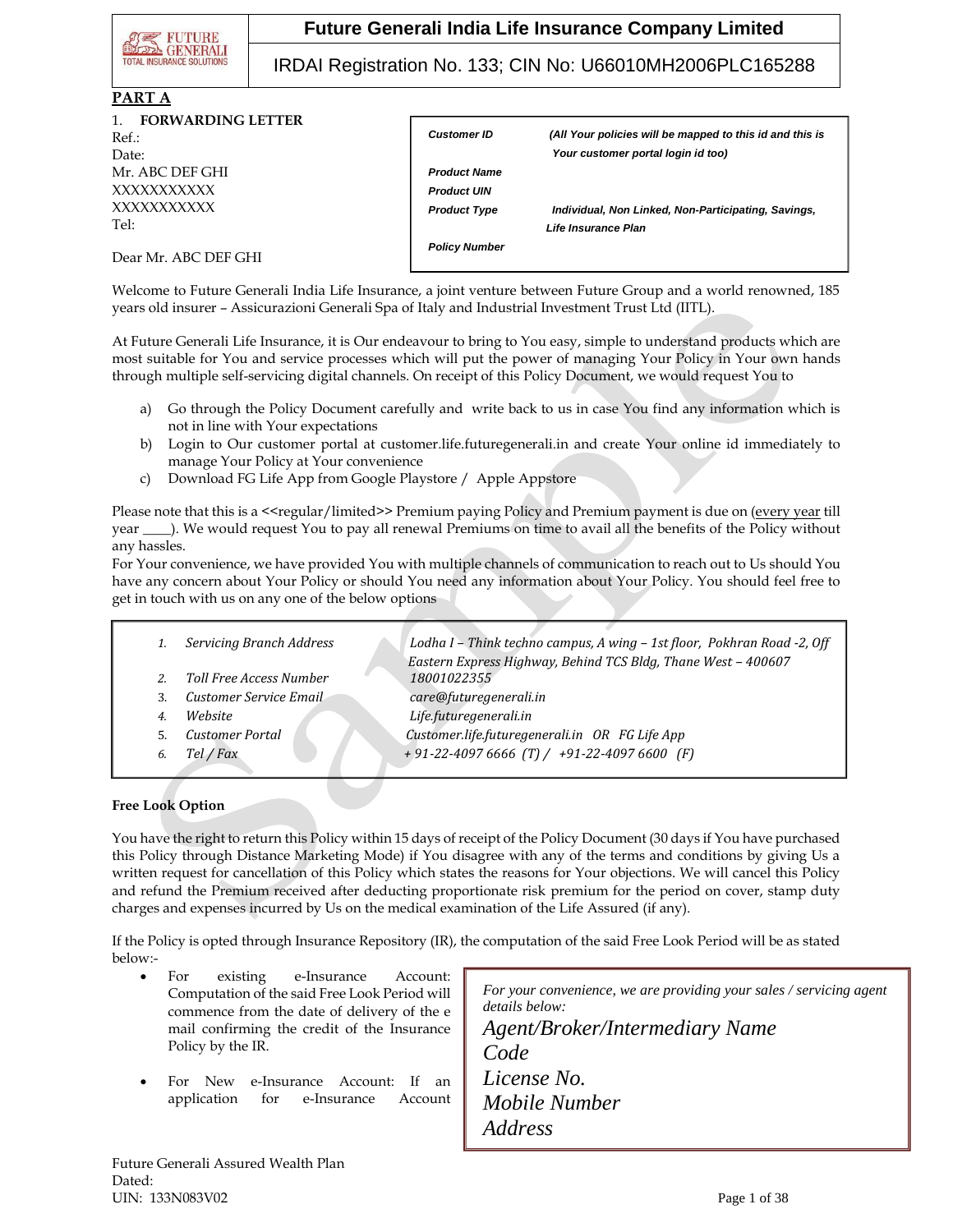

IRDAI Registration No. 133; CIN No: U66010MH2006PLC165288

### **PART A**

accompanies the proposal for insurance, the date of receipt of the 'welcome kit' from the IR with the credentials to log on to the e-Insurance Account(e IA) or the delivery date of the email confirming the grant of access to the eIA or the delivery date of the email confirming the credit of the Insurance Policy by the IR to the eIA, whichever is later shall be reckoned for the purpose of computation of the Free Look Period.

We once again welcome You to Future Generali Life Insurance and Our world of simpler, smarter, faster insurance solutions and assure You of Our best service always Sincerely,

<<Name>>

<<Designation>>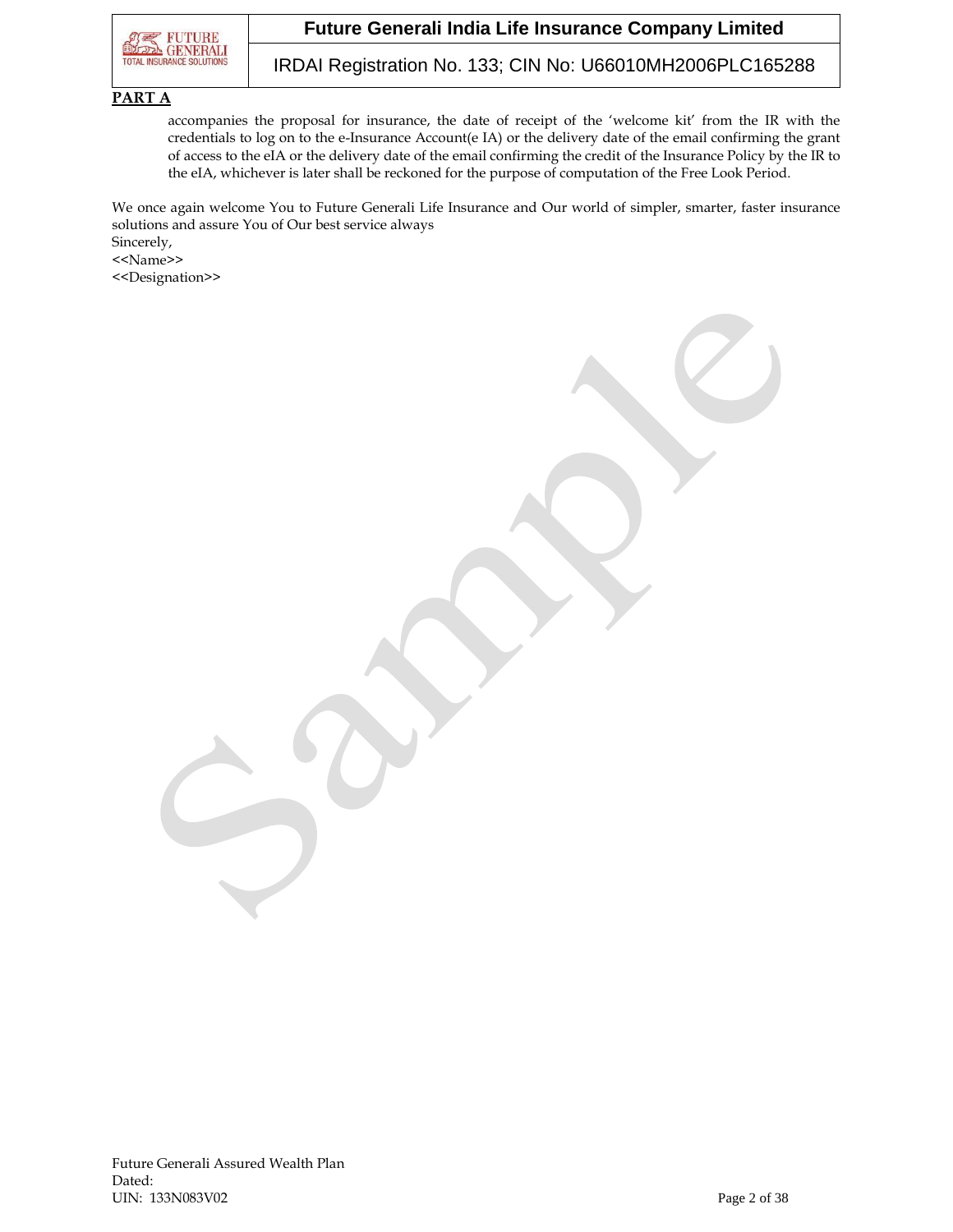

IRDAI Registration No. 133; CIN No: U66010MH2006PLC165288

#### **PART A**

### **2. POLICY PREAMBLE**

Welcome to Future Generali Life and thank you for entrusting us with the Life Assured's protection needs and that of their loved ones. We are extremely excited with the opportunity of serving You throughout the coverage period of this Policy.

**Information Provided by you:** The information that You have given in Your proposal form, all supporting documents, any other information or declaration given by You, medical evidence (if any) shall form a part of this contract of insurance with us and it is the basis on which the contract of insurance has been issued. Your Policy Document, comprising this Policy Schedule and all the information provided in this booklet along with any Endorsements is the evidence of this contract. We would request You to read this document carefully as it is vital to securing the need for which You have bought this Policy and also to keep this document in a very safe place. In case You find any errors in the Policy Document, please take this document to the servicing branch to enable Us to effect any corrections that may need to be made or write to Us at care@futuregenerali.in.

**Product Bought by you :** Future Generali <<Assured Wealth Plan>> is an individual, <<non-linked>> <<nonparticipating>>, savings life insurance plan which offers You benefits as mentioned in the Policy Schedule and Part C of this Policy Document. The investment risk in this plan is <<**not>>** taken by You and the Death and Maturity Benefits are guaranteed provided all the due Premiums have been paid within stipulated time.

The benefits will be paid to the persons entitled to receive these payments on providing evidence to Our satisfaction that such benefits have become payable and of the title of the person(s) receiving the payouts.

Please communicate any change in Your address or any other communication details immediately.

We wish You the best in this journey of protecting yourself and Your loved ones.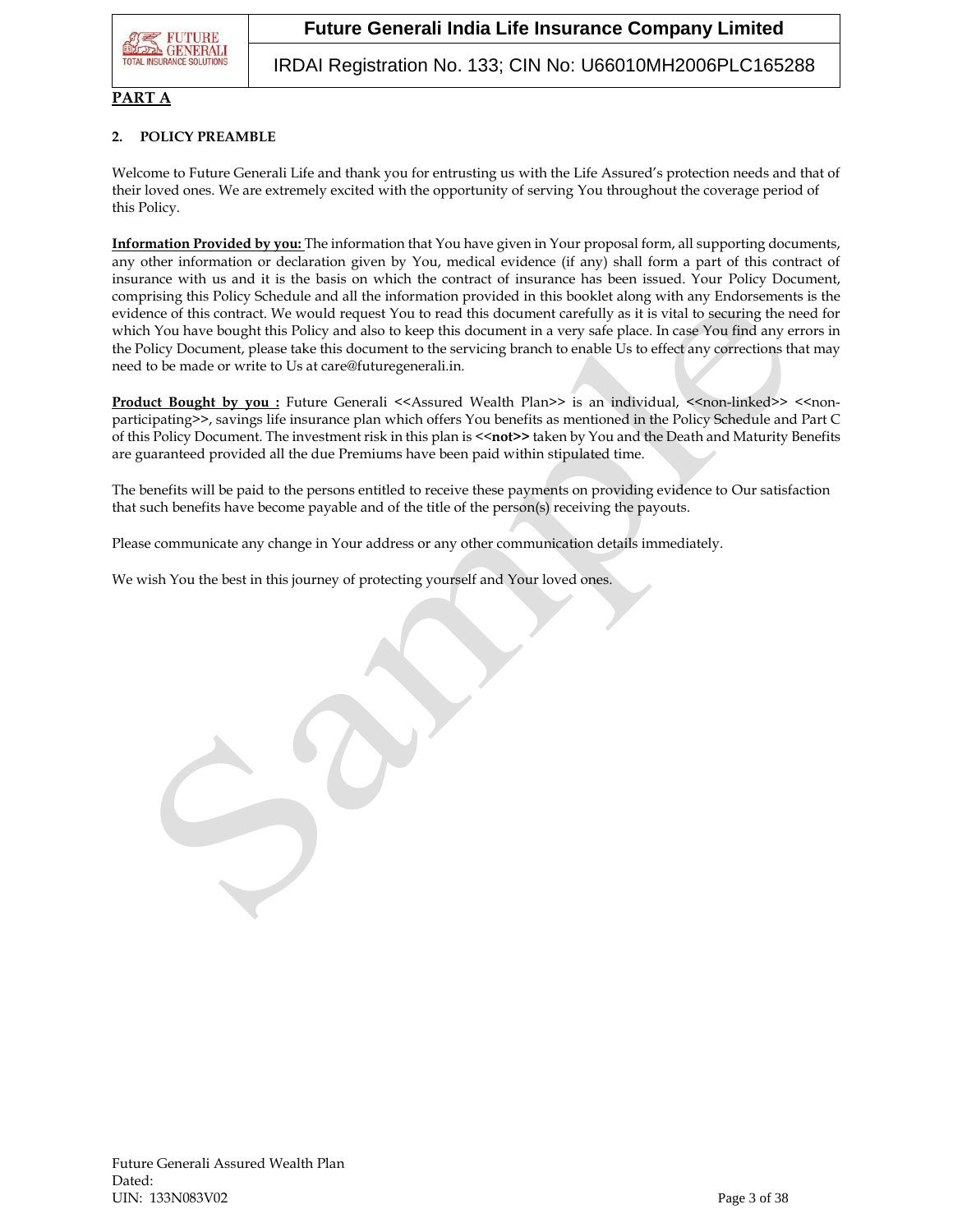

IRDAI Registration No. 133; CIN No: U66010MH2006PLC165288

## **PART A**

#### **3. POLICY SCHEDULE**

### **PLEASE GO THROUGH POLICY SCHEDULE CAREFULLY**

#### **<<Future Generali Assured Wealth Plan>> <<Individual, Non Linked, Non-Participating, Savings, Life Insurance Plan>>**

THIS SCHEDULE IS PART OF THIS POLICY AND IS SUBJECT TO AND HAS TO BE READ ALONG WITH THE ATTACHED POLICY DOCUMENT.

**3a) Your Customer Id:**

#### **3b) Details of the Life Assured and Policyholder**

| Details of       | <b>Life Assured</b> | Policyholder |
|------------------|---------------------|--------------|
| Full Name:       |                     | z.           |
| Date of Birth:   |                     |              |
| Age Admitted:    | Yes/No              |              |
| Gender           |                     |              |
| Email address:   |                     |              |
| Mobile phone no: |                     |              |
| Residence No:    |                     |              |
| Address:         |                     |              |
| Landmark:        |                     |              |
| City:            |                     |              |
| Pin Code:        |                     |              |

#### **3c) Nominee(s) to this Policy are:**

| Detail of | <b>Full Name</b> | Date of<br><b>Birth</b> | Age | Gender | Relationship<br>with<br>Policyholder | <b>Address</b> | Percentage share of<br><b>Benefit</b> |
|-----------|------------------|-------------------------|-----|--------|--------------------------------------|----------------|---------------------------------------|
| Nominee 1 |                  |                         |     |        |                                      |                |                                       |
| Nominee 2 |                  |                         |     |        |                                      |                |                                       |

#### **3d) The appointee of this Policy is (in case the Nominee mentioned is a minor):**

| Full Name:     |  |
|----------------|--|
| Date of Birth: |  |
| Gender         |  |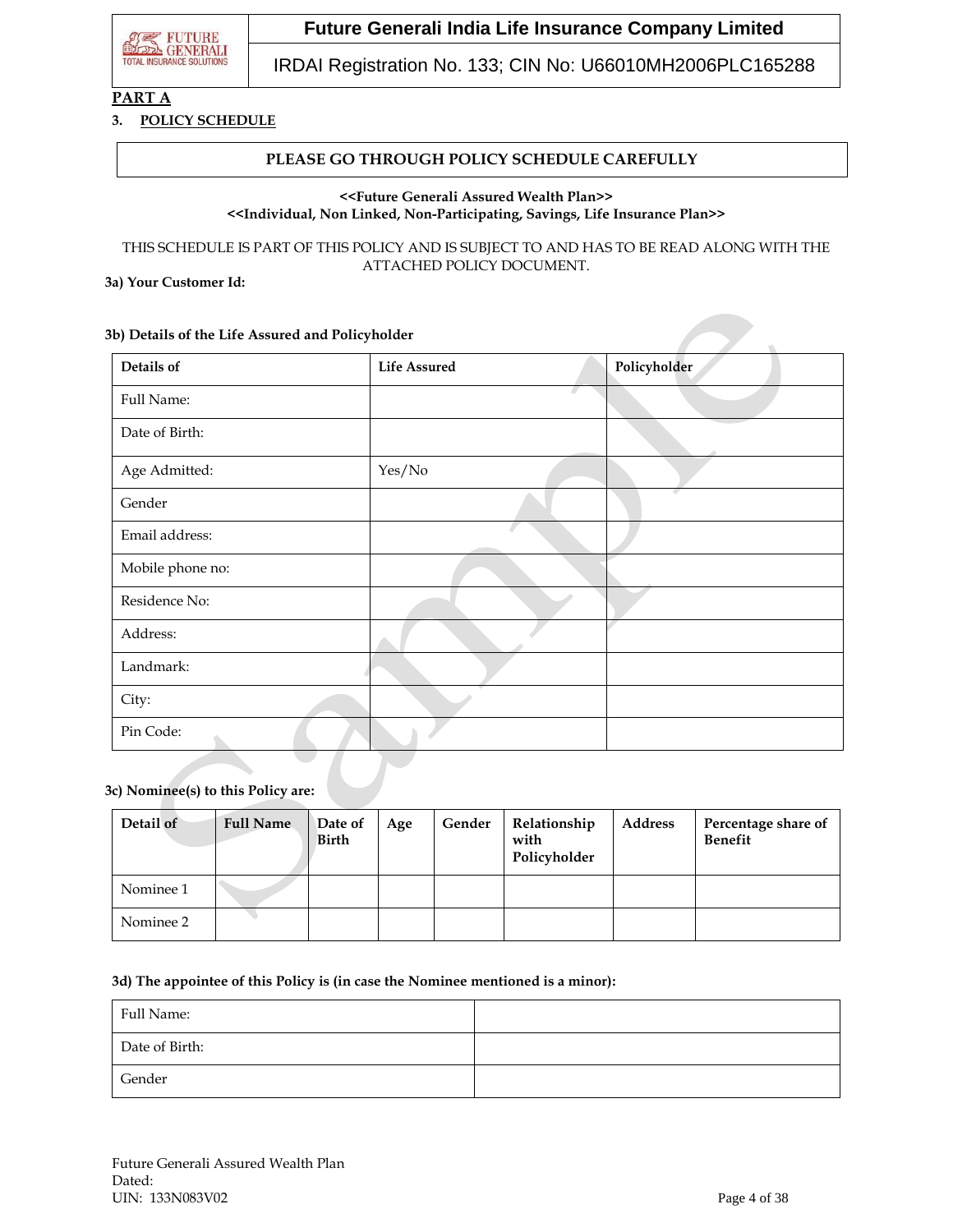

### IRDAI Registration No. 133; CIN No: U66010MH2006PLC165288

#### **PART A**

| Address of the Appointee:  |  |
|----------------------------|--|
| Relationship with Nominee: |  |

#### **3e) Policy Details**

| Plan Name | Option | <b>UIN</b> | Policy<br>Date | <b>Risk</b><br>Commencement   Commencement  <br>Date | Policy<br>Term | Premium<br>Payment<br>Term | Maturity<br>Date | Plan<br>Sum<br><b>Assured</b> |
|-----------|--------|------------|----------------|------------------------------------------------------|----------------|----------------------------|------------------|-------------------------------|
|           |        |            |                |                                                      |                |                            |                  |                               |
|           |        |            |                |                                                      |                |                            |                  |                               |

**The Plan option is chosen by the Policyholder at inception of the Policy. Once chosen, the Policyholder shall not be allowed to change the chosen option during the term of the Policy.**

#### **3f) Premium Details**

| Plan name | Premium<br>(Rs.) | Annualised Instalment<br>Premium<br>(Rs.) | Relevant<br>Modal Factor | Applicable<br>Taxes* | Total<br>Instalment<br>Premium | Premium | Premium<br>  Frequency   Due Dates | Last<br>Premium<br>Due Date |
|-----------|------------------|-------------------------------------------|--------------------------|----------------------|--------------------------------|---------|------------------------------------|-----------------------------|
|           |                  |                                           |                          |                      |                                |         |                                    |                             |
|           |                  |                                           |                          |                      |                                |         |                                    |                             |

|                                | <b>First Year</b> | <b>Renewal Years</b> |
|--------------------------------|-------------------|----------------------|
| Total Instalment Premium       |                   |                      |
| <b>Applicable Taxes</b>        |                   |                      |
| Total Instalment Premium after |                   |                      |
| <b>Applicable Taxes*</b>       |                   |                      |

### **3g) Disclaimers**

- \*Includes applicable taxes at prevailing rates.
- Total Premium is subject to change in case of any variance in the present tax rates or in the event of any new or additional tax/levy being made applicable/ imposed on the Premium(s).
- As per Section 10 (10D) of the Income Tax Act 1961, any sum received under a life insurance Policy will only be exempt from tax provided the annual Premium payable in any of the years during the term of the Policy does not exceed 10% of the actual capital sum assured. Tax laws are subject to change.

### **3h) Stamp Dutyl**

The stamp duty of Rs. Xxx (xxxx ONLY) paid by Payorder no.XXXXX dated DD/MM/YYYY. Government Notification Revenue and Forest Department No.Mudrank 2004/4125/CR 690/M-1, Dt.31/12/2004.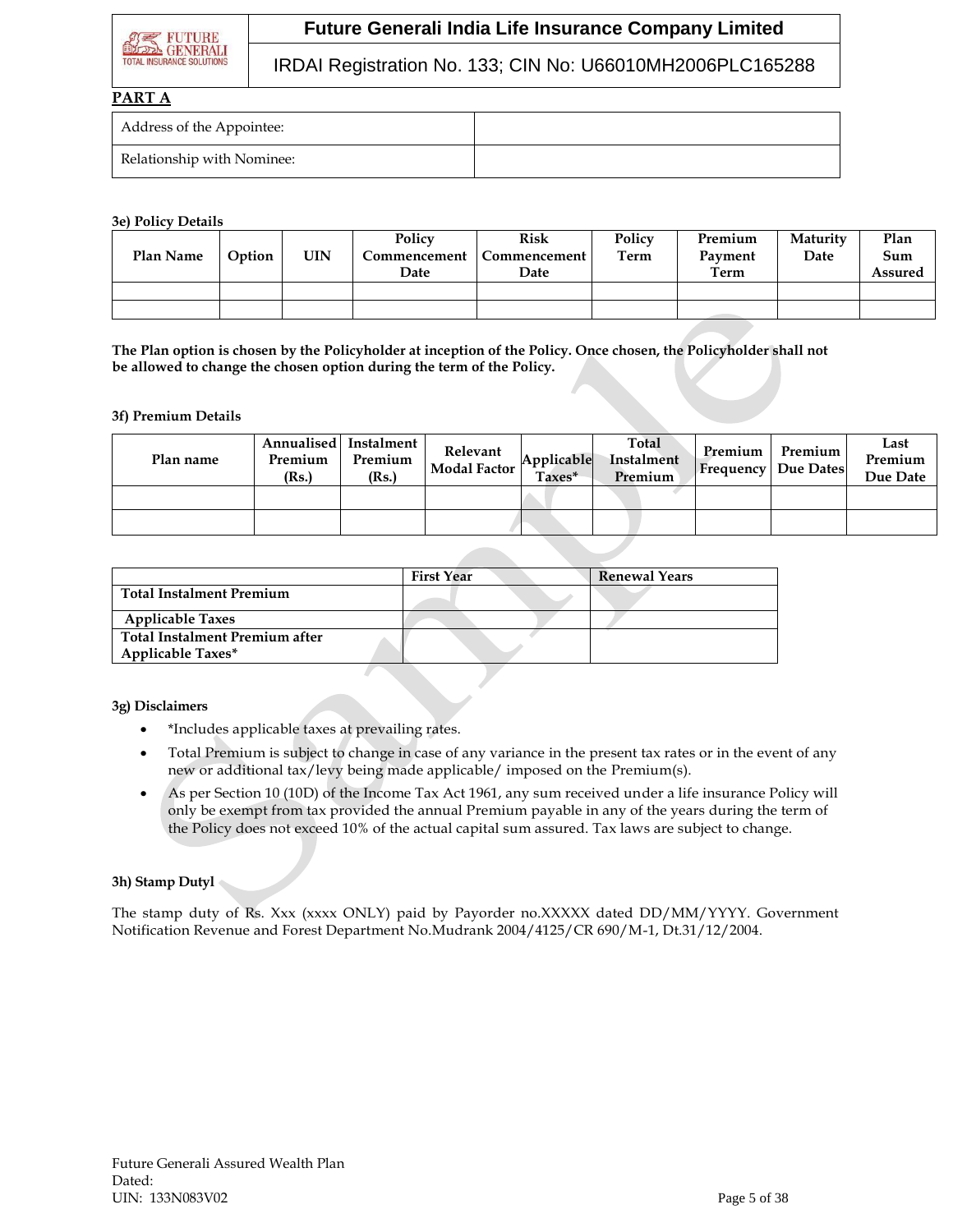IRDAI Registration No. 133; CIN No: U66010MH2006PLC165288

### **PART A**

**3i) What You are covered for:**

**Policy Benefits (Please refer Part C for details)**

### **Maturity Benefit**

| SI. No. | <b>Benefit Payment Date</b> | <b>Benefit Amount</b>                                                                                                      |
|---------|-----------------------------|----------------------------------------------------------------------------------------------------------------------------|
|         |                             | Option 1 and Option 2:                                                                                                     |
|         |                             | < <maturity assured="" sum="">&gt; plus &lt;<accrued<br>Guaranteed Additions&gt;&gt; will be paid.</accrued<br></maturity> |

| Death Benefit | Option 1-                                                                                                                                                                        |
|---------------|----------------------------------------------------------------------------------------------------------------------------------------------------------------------------------|
|               | Death Benefit will be Higher of -                                                                                                                                                |
|               | < <maturity assured="" sum="">&gt; + Accrued Guaranteed Additions</maturity>                                                                                                     |
|               | <<10 times Annualised Premium(excluding taxes, rider premiums, underwriting<br>extra premiums and loading for modal premiums, if any)>> + Accrued<br><b>Guaranteed Additions</b> |
|               | 105% of all the Premiums paid (excluding any extra premium, any rider premium<br>and taxes) as on date of death + Accrued Guaranteed Additions                                   |
|               | Option 2-                                                                                                                                                                        |
|               | Death Benefit will be Higher of -                                                                                                                                                |
|               | << Maturity Sum Assured >>                                                                                                                                                       |
|               | <<10 times Annualised Premium(excluding taxes, rider premiums, underwriting<br>extra premiums and loading for modal premiums, if any) >>                                         |
|               | 105% of all the Premiums paid (excluding any extra premium, any rider premium<br>and taxes) as on date of death                                                                  |
|               | In addition,                                                                                                                                                                     |
|               | No Premiums falling due after Death under the Policy shall be payable by You                                                                                                     |
|               | < <maturity assured="" sum="">&gt; plus Accrued Guaranteed Additions shall be paid at<br/>the end of the Policy Term to the Nominee</maturity>                                   |

#### **3j) What You are not covered for**

#### **Suicide Exclusion:**

In case of death due to suicide within 12 months from the date of commencement of risk under the Policy or from the date of Revival of the Policy, as applicable, the Nominee or beneficiary of the Policyholder shall be entitled to 80% of the total premiums paid till the date of death or the Surrender Value available as on the date of death whichever is higher, provided the Policy is in force.

For and on behalf of Future Generali India Life Insurance Company Ltd

 $\overline{\phantom{a}}$  , and the contract of the contract of the contract of the contract of the contract of the contract of the contract of the contract of the contract of the contract of the contract of the contract of the contrac

Authorised Signature

Future Generali Assured Wealth Plan Dated: UIN: 133N083V02 Page 6 of 38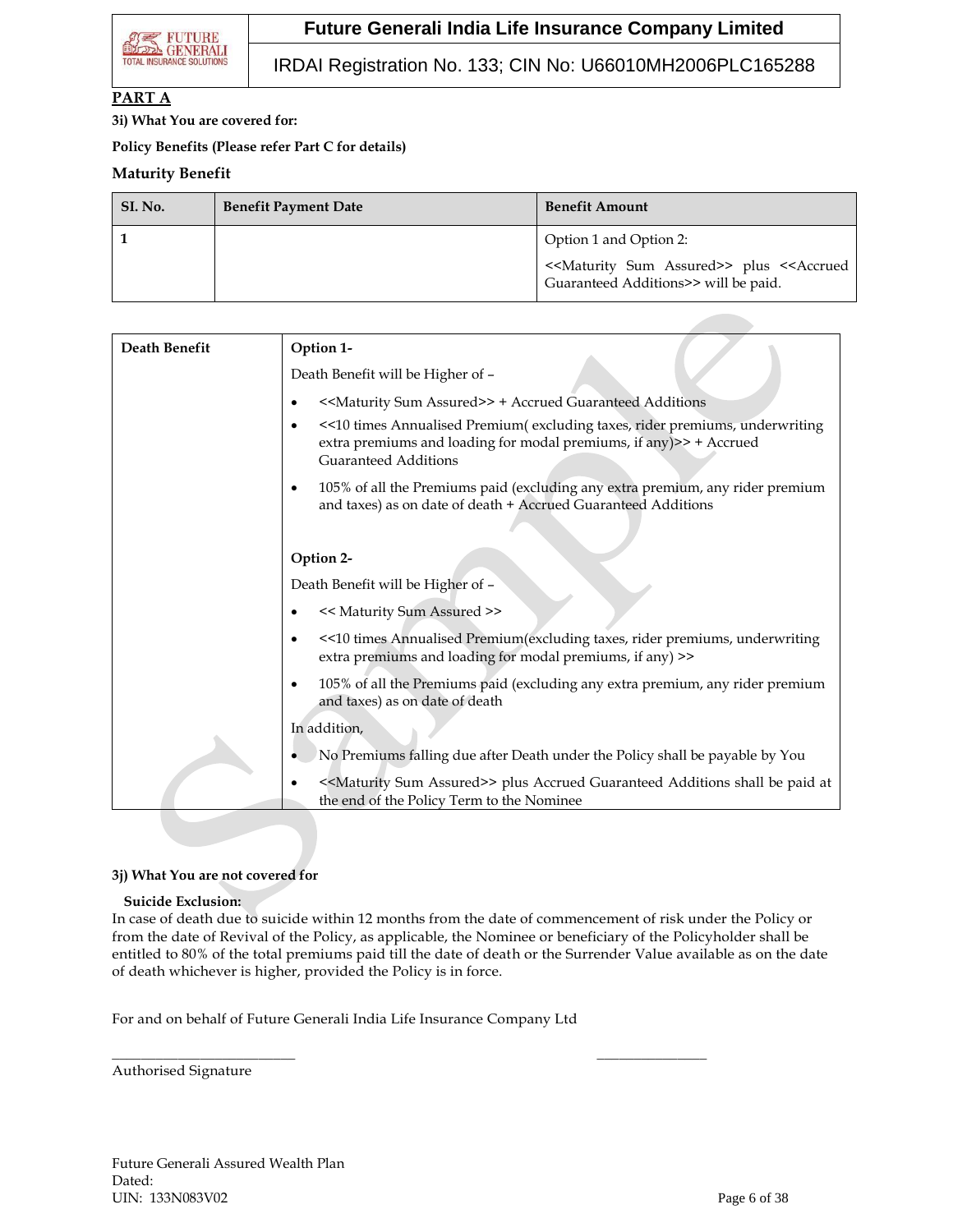IRDAI Registration No. 133; CIN No: U66010MH2006PLC165288

### **PART B**

#### **DEFINITIONS & INTERPRETATION**

**Definitions**: The terms defined below are important terms which apply under this Policy. These terms are used with initial capitals in the Policy Document and shall have the meaning ascribed to them below wherever they appear in the Policy Document:

- **1)** "**Age**" means age as on last birthday which is the number of completed years on the last birthday.
- **2)** "**Annualised Premium**" means the premium amount payable in a year chosen by the policyholder, excluding the taxes, rider premiums, underwriting extra premiums and loadings for modal premiums, if any as specified in the Schedule
- **3)** "**Appointee**" means the person named in the Schedule to whom the Death Benefit shall become payable if the Nominee is less than Age 18 when the Death Benefit becomes payable.
- **4)** "**Death Benefit**" means the benefit which becomes payable on the Life Assured's death in accordance with Part C of this Policy.
- **5)** "**Distance Marketing Mode**" means insurance solicitation/lead generation by way of telephone calling/Short Messaging Service (SMS)/other electronic modes such as e-mail, internet and interactive television (DTH)/direct mail/newspaper and magazine inserts or any other means of communication other than in person.
- **6)** "**Endorsement**" means a written confirmation issued by Us on the Schedule to record any changes to the applicable terms and conditions of this Policy or the details contained in the Schedule. Endorsements shall form a part of this Policy and shall be binding on You and Us. It is agreed that the terms of an Endorsement shall supersede any conflicting provisions in this Policy Document, Rider or Schedule.
- **7)** "**Financial Year**" means the twelve month period between 1st April of each calendar year and 31st March of next calendar year.
- **8) "Force Majeure Event"** means an event by which performance of any of Our obligations are prevented or hindered as a consequence of any act of God, State, strike, lock out, legislation or restriction by any government or other authority or any circumstances beyond Our control
- **9)** "**Grace Period**" means the period of time, as specified in Part C, from the Premium Due Date which is specified in this Policy during which You can pay the due Instalment Premium to Us. During the Grace Period, this Policy will be considered to be in force with the risk cover and without any interruption, as per the terms of this Policy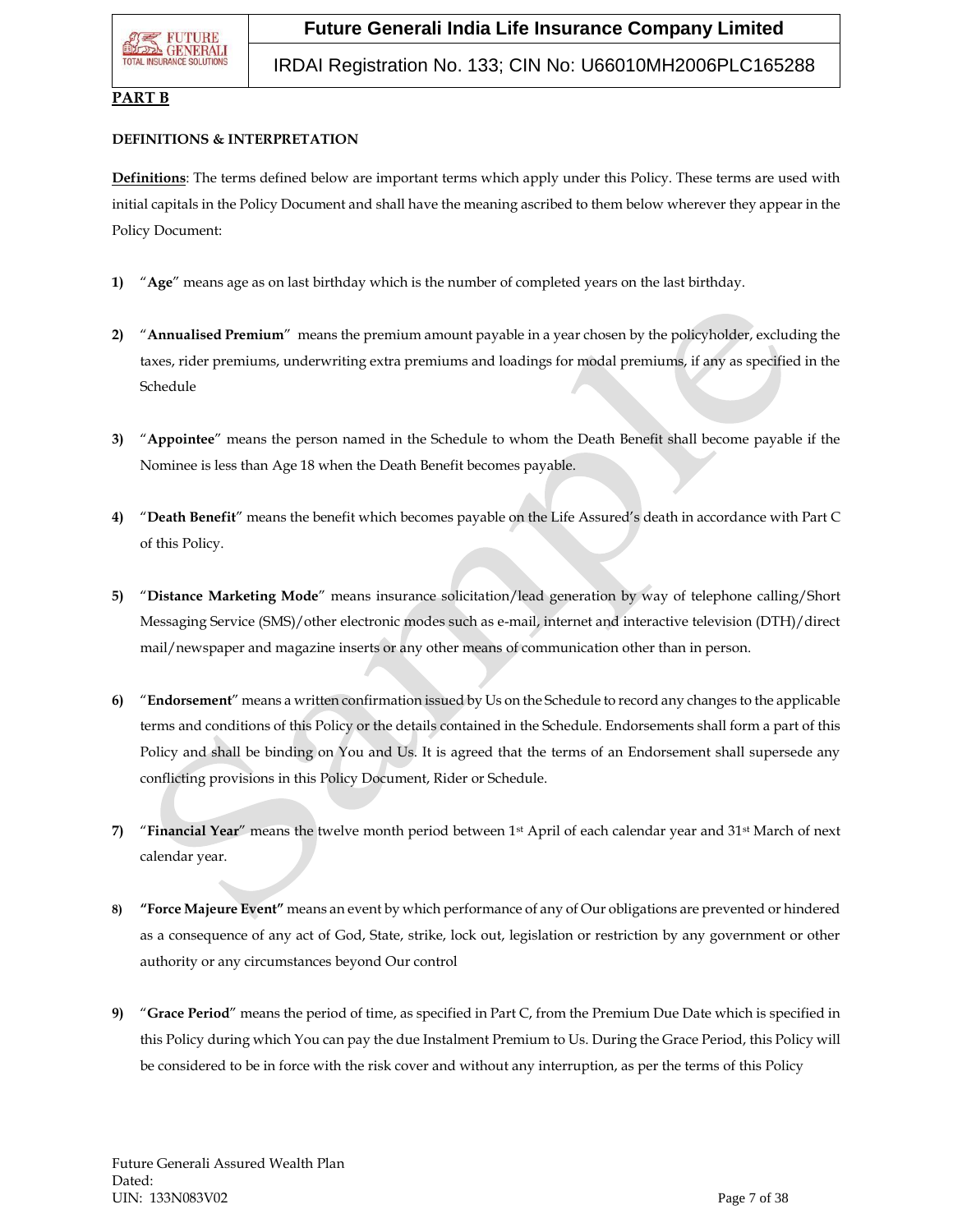### IRDAI Registration No. 133; CIN No: U66010MH2006PLC165288

### **PART B**

- **10)** "**Indebtedness**" means unpaid Instalment Premiums fallen due, any unpaid loans granted by Us under this Policy and accrued interest thereon and any other amounts You owe Us in accordance with the terms of this Policy, including all accrued interest on these amounts. Part D of this Policy will specify whether loans will be granted by Us under this Policy.
- **11)** "**Instalment Premium**" means the Premium amount specified in the Schedule which is payable under this Policy at the frequency and in the modes specified in the Schedule.
- **12)** "**IRDAI**" means the Insurance Regulatory and Development Authority of India.
- **13) "Lapse"** means the status of the Policy where due Instalment Premium ,for the period as specified in the Part D of the Policy, have not been paid within the Grace Period and where Policy benefits ,if any, shall become payable in accordance with Part D.
- **14)** "**Life Assured**" means the person named in the Schedule on whose life the insurance cover under this Policy has been granted.
- **15) "Maturity Benefit**" means the benefits which become payable on or after the Maturity Date in accordance with Part C of this Policy. Part C will specify whether a Maturity Benefit is payable under this Policy.
- **16)** "**Maturity Date**" means the date specified in the Schedule on which the Maturity Benefit (if any) becomes payable if the conditions specified in Part C of this Policy are satisfied.
- **17)** "**Nominee**" means the person named in the Schedule to whom the Death Benefit shall become payable if the conditions specified in Part C of this Policy are satisfied.
- **18)** "**Policy**" means the contract of insurance entered into between the Policyholder and Us as evidenced by the "Policy Document"
- **19)** "**Policy Document**" means this Policy Document, the Proposal Form, the Schedule and any additional information or documentation provided to Us in relation to the Proposal Form, any Endorsements issued by Us and any Riders attached to this Policy.
- **20)** "**Policyholder**" means the person named in the Schedule on whom the contract under this Policy is executed and owns this Policy and, subject to the terms and conditions of this Policy, holds all the rights under the Policy.
- **21)** "**Policy Anniversary**" means the same date as the Policy Commencement Date in each Policy Year during the Policy Term.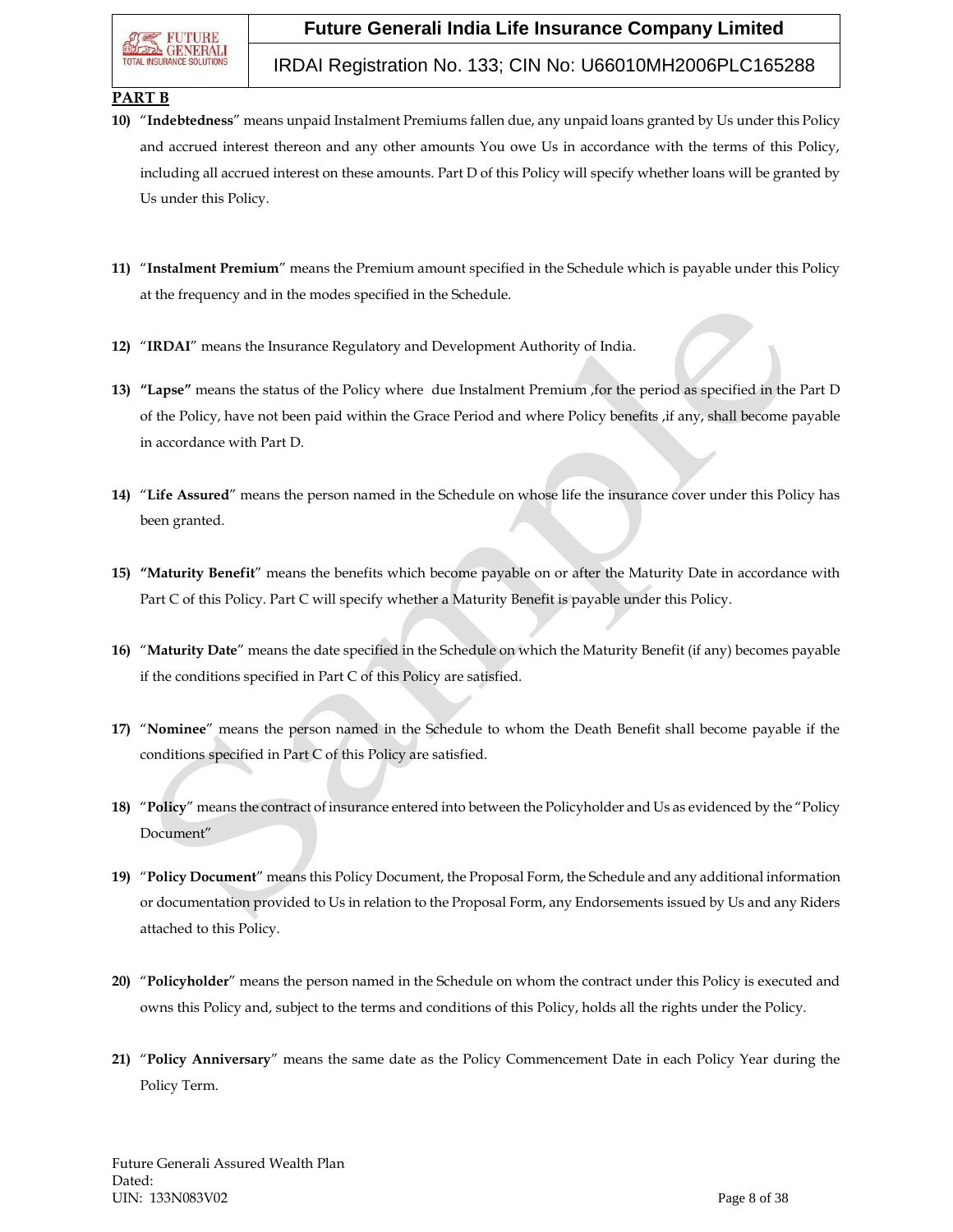### IRDAI Registration No. 133; CIN No: U66010MH2006PLC165288

#### **PART B**

- **22)** "**Policy Commencement Date**" means the date specified in the Schedule on which this Policy commenced.
- **23)** "**Policy Term**" means the period specified in the Schedule which is the number of years from the Policy Commencement Date to the Maturity Date.
- **24)** "**Policy Year**" means a period of 12 consecutive months reckoned from the Policy Commencement Date and every subsequent Policy Anniversary, thereafter.
- **25)** "**Premium Paying Term**" means the period in years as specified in the Schedule during which the Instalment Premiums are payable.
- **26) "Premium Due Date**" means date specified in the Schedule on which the Instalment Premium will become due.
- **27) "Proposal Form"** means the proposal form provided by Us which is completed by You in utmost good faith and sets out the various particulars which form the basis of the insurance cover under this Policy.
- **28) "Reduced Paid-up Policy**" means a Policy on which due Instalment Premiums are not received after a specified number of Instalment Premiums have been received. Part D of this Policy will specify whether and under which conditions this Policy may be considered to be a Reduced Paid-up Policy. If this Policy is converted to a Reduced Paid-up Policy, then only those reduced benefits specified in Part D of this Policy will be payable on the occurrence of the insured events.
- **29) "Revival"** means restoring the Lapsed or a Reduced Paid-up Policy to an inforce Policy as per the revival conditions mentioned in Part D of the Policy.
- **30)** "**Revival Period**" means a period of 5 consecutive years from the first Premium Due Date on which the Instalment Premium was unpaid during which a Lapsed Policy or a Reduced Paid-up Policy may be revived in accordance with the terms of Part D of this Policy.
- **31)** "**Risk Commencement Date**" means the date specified in the Schedule on which the risk under this Policy commences.
- **32)** "**Schedule**" means the Policy schedule given in Part A of the Policy which is issued by Us and attached to this Policy together with any amendments to the Schedule or Endorsements which may be issued by Us from time to time.
- **33)** "**Sum Assured**" means the amount specified in the Schedule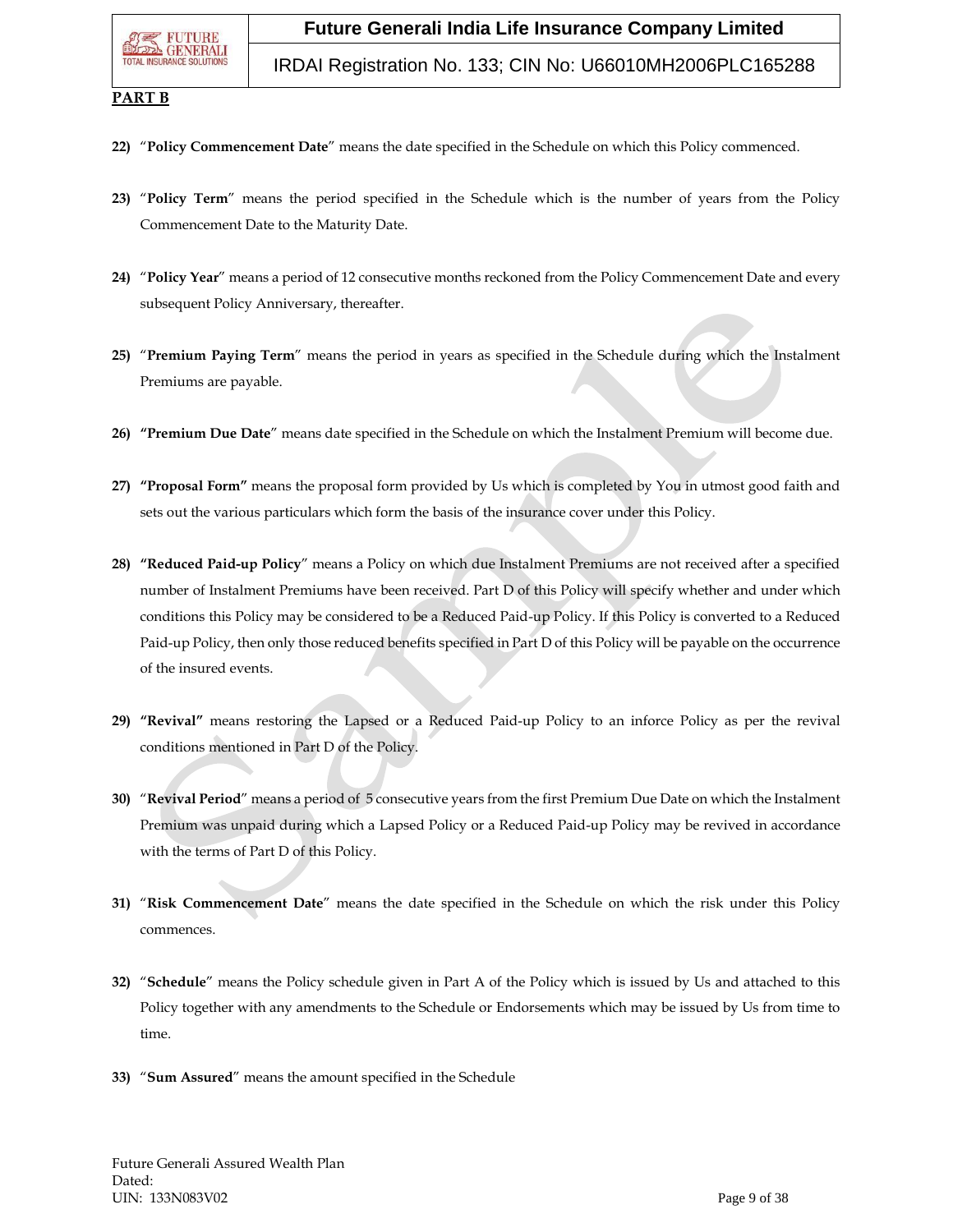### IRDAI Registration No. 133; CIN No: U66010MH2006PLC165288

### **PART B**

- **34)** "**Surrender**" means the complete withdrawal/termination of the entire Policy. Part D of this Policy will specify whether and under which conditions this Policy can be surrendered.
- **35)** "**Surrender Value**" means the amount payable, if any, on the Surrender of this Policy. Part D of this Policy will specify the manner of calculation of the Surrender Value, if any.
- **36)** "**Vesting Date**" means the Policy Anniversary coinciding with or immediately following the Life Assured attaining Age 18 if the Life Assured was a minor on the Risk Commencement Date. Part F of this Policy will specify whether and under which conditions this Policy will vest with the Life Assured.
- **37)** "**We, Us, Our, Company**" means Future Generali India Life Insurance Company Limited.
- **38)** "**You, Your**" means the Policyholder of this Policy as named in the Schedule.

#### **Interpretation:**

- 1) References in this Policy to the singular shall include the plural and vice versa.
- 2) References in this Policy to one gender shall include the other gender.
- 3) References in this Policy to any statutes, rules, regulations or guidelines shall include any re-enactments or amendments to the same.
- 4) Section/paragraph headings are for ease of reference only and shall not have any interpretative value.
- 5) Words and expressions used in this Policy but not defined herein shall, unless the context specifies otherwise, have the same meaning as defined in the Insurance Act 1938 and/or the rules/regulations/guidelines made thereunder as may be amended from time to time.

### **POLICY BENEFITS & PREMIUM PAYMENT CONDITIONS**

Future Generali Assured Wealth Plan Dated: UIN: 133N083V02 Page 10 of 38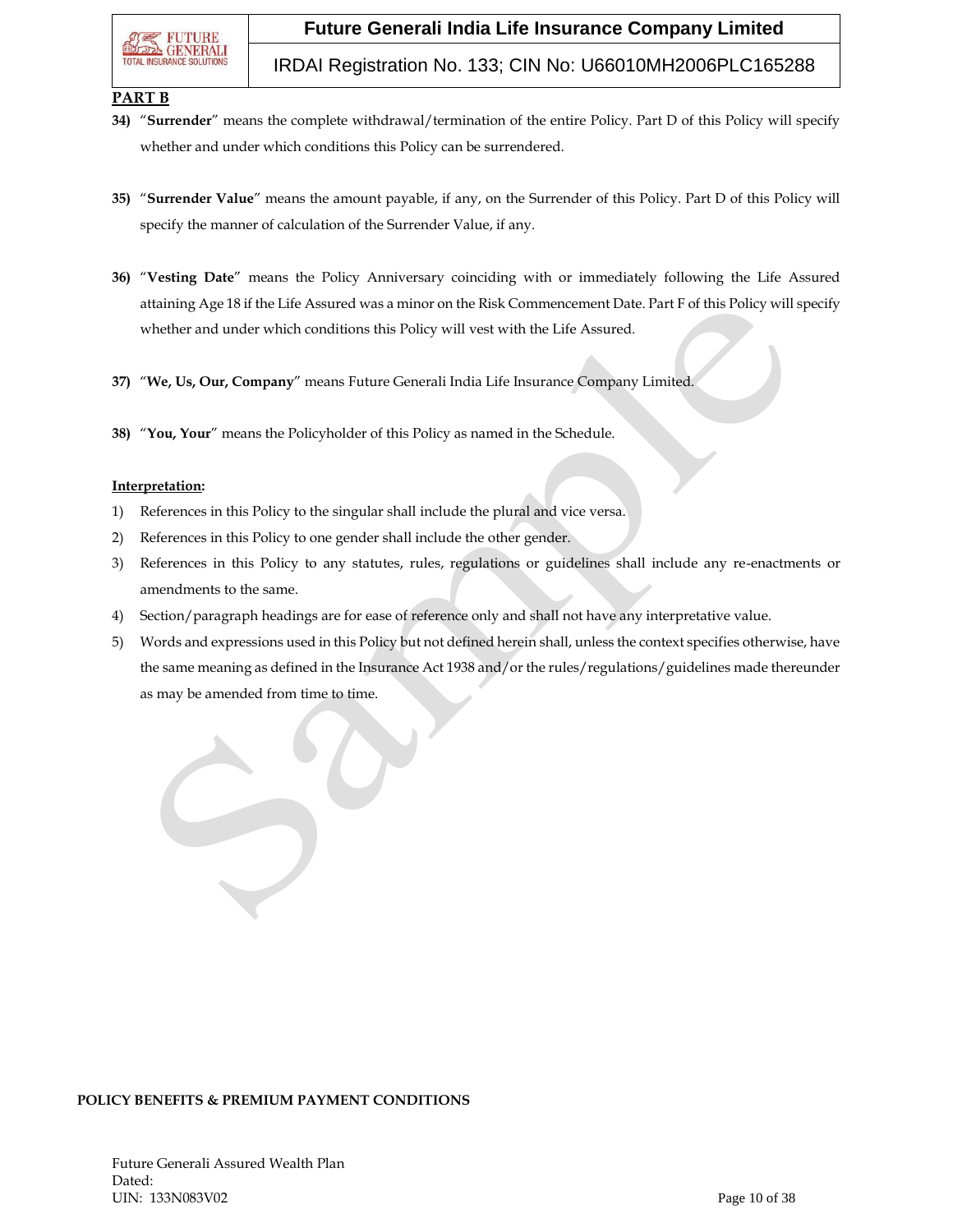

### IRDAI Registration No. 133; CIN No: U66010MH2006PLC165288

### **PART C**

This Policy is an Individual, Non-Linked, Non-Participating, Savings Life Insurance t Plan which provides benefit on Death and Maturity.

The benefits provided by Your Policy as regards the amounts payable by Us and the events on the happening of which such amounts are payable, as well as the Premiums payable by You and the duration for which such Premiums are payable are as indicated in the Policy Schedule.

The benefits available under this Policy are specified in this Part C below. Benefit amounts payable on the occurrence of the events specified below are set out in the Schedule. Benefits due will become payable to You / Life Assured or Your assignee or Life Assured's Nominee or to Your legal heirs, executors, administrators or legal representatives, as applicable.

In order to secure the full benefits available under this Policy, Instalment Premiums must be paid in full and on time for the Premium Paying Term. If the Instalment Premiums are not received on time, then the non-forfeiture provisions in Part D will apply.

Amendments to this Policy shall be effective only if such amendments are carried out only through Endorsements issued by Us.

#### **1) Commencement of Risk Cover under this Policy**

The risk cover under this Policy shall commence only on the Risk Commencement Date, which is same as Policy Commencement Date. In case of minor Life Assured, the Risk Commencement Date shall be same as Policy Commencement Date

### **2) Death Benefit**

a) If the Life Assured dies on or after the Policy Commencement Date but during the Policy Term and provided that the Policy has not Lapsed or been converted into a Reduced Paid-Up Policy in accordance with the provisions of Part D, then the Death Benefit payable shall be as follows based on the Option chosen by You at the outset of the Policy as specified in the Schedule and in accordance with the provisions of this Part C below-

### **i) Option 1**

Death benefit payable shall be Death Sum Assured plus Accrued Guaranteed Additions

The Death Sum Assured shall be highest of the following: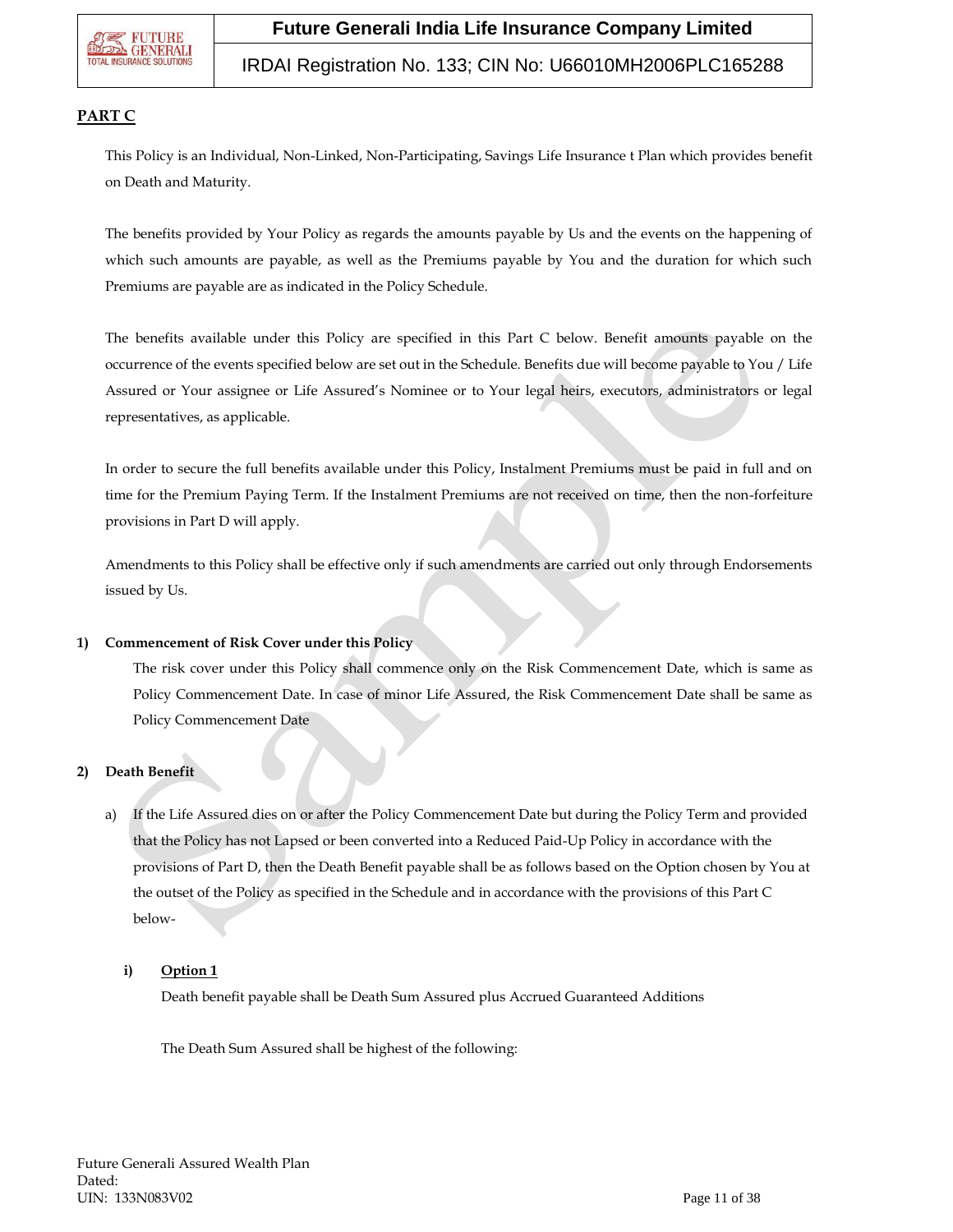### IRDAI Registration No. 133; CIN No: U66010MH2006PLC165288

### **PART C**

- i. 10 times Annualised Premium (excluding the taxes, rider premiums, underwriting extra premiums and loadings for modal premiums, if any), or
- ii. 105% of total Premiums paid as on Date of Death (excluding any extra premium, any rider premium and taxes), or
- iii. Guaranteed Sum Assured on Maturity which is equal to Sum Assured; or
- iv. Absolute amount assured to be paid on death which is equal to Sum Assured

### **ii) Option 2**

Death benefit payable shall be Death Sum Assured

The Death Sum Assured shall be highest of the following:

- i. 10 times Annualised Premium (excluding the taxes, rider premiums, underwriting extra premiums and loadings for modal premiums, if any), or
- ii. 105% of total Premiums paid as on date of death (excluding any extra premium, any rider premium and taxes ), or
- iii. Guaranteed Sum Assured on Maturity which is equal to Sum Assured; or
- iv. Absolute amount assured to be paid on death which is equal to Sum Assured

In addition, under **Option 2**, after the Death of Life Assured

- i. Policy will continue to accrue Guaranteed Additions till the end of Policy Term.
- ii. Guaranteed Sum Assured on Maturity plus Accrued Guaranteed Additions, shall be paid at the end of Policy Term to the Nominee.
- iii. No Premiums falling due after Death of the Life Assured are payable by You.

Under Option 2, the Nominee or Beneficiary will have no right to Surrender or alter any of the conditions of the Policy after Death of the Life Assured

- b) Any payment of Benefit under clause 2a is subject to deduction of any dues from you under this Policy including but not limited to Outstanding Policy Loan, Loan interest or any other dues and applicable taxes, if any.
- c) The Policy will terminate on payment of entire Death Benefit under both the options.

### **3) Maturity Benefit**

- a) **Option 1 and Option 2**
	- $\triangleright$  If the Life Assured is alive on the Maturity Date and if all Instalment Premiums have been received in full, the Maturity Sum Assured (which is equal to Sum Assured) plus Accrued Guaranteed Additions shall be paid.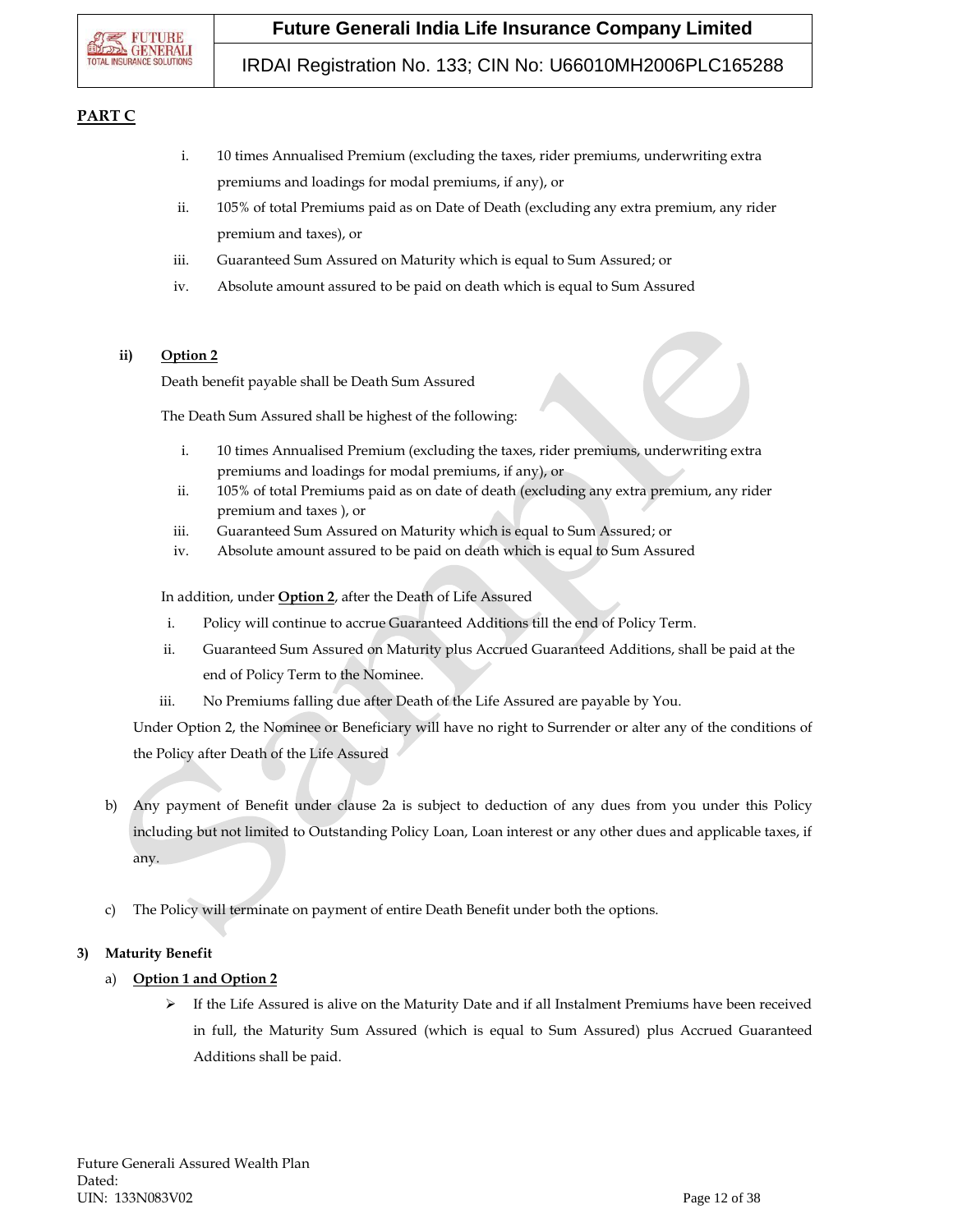

IRDAI Registration No. 133; CIN No: U66010MH2006PLC165288

### **PART C**

- b) Any payment of Benefit under clause 3a is subject to deduction of any dues from you under this Policy including but not limited to Outstanding Policy Loan, Loan interest or any other dues and applicable taxes, if any.
- c) The Policy will terminate on payment of Maturity Benefit under both the options

#### **4) Guaranteed Additions**

The plan offers simple Guaranteed Additions for each completed Policy Year, throughout the Policy Term. Guaranteed Additions accrue every year as a percentage of Sum Assured subject to payment of all due Premiums. The Guaranteed Additions accrue at the end of the Policy year.

The annual Guaranteed Additions shall accrue at a simple rate as shown in the table below, subject to payment of all due Premiums:

| Policy<br>Term | Guaranteed Addition<br>Rate |
|----------------|-----------------------------|
| 10             | 10.0000%                    |
| 11             | 9.0909%                     |
| 12             | 8.3333%                     |
| 13             | 7.6923%                     |
| 14             | 7.1429%                     |
| 15             | 6.6667%                     |
| 16             | 6.2500%                     |
| 17             | 5.8824%                     |
| 18             | 5.5556%                     |
| 19             | 5.2632%                     |
| 20             | 5.0000%                     |
| 21             | 4.7619%                     |
| 22             | 4.5455%                     |
| 23             | 4.3478%                     |
| 24             | 4.1667%                     |
| 25             | 4.0000%                     |

If this Policy is converted to a Reduced Paid-Up Policy as per provisions of Part D, it shall not accrue any future guaranteed additions under both options from the first Premium Due Date on which the Instalment Premium was unpaid. The guaranteed additions already accrued, remains attached to the Policy.

### **5) Premium Payment Conditions**

### a) **Payment of Instalment Premium**:

Instalment Premiums shall be payable in full on the Premium Due Dates until the expiry of the Premium Paying Term or Death of the Life Assured whichever is earlier. The Instalment Premiums shall be deemed to have been paid only when they have been received at Our head office or any other office authorized by Us for that purpose and due written acknowledgment has been issued against such payment.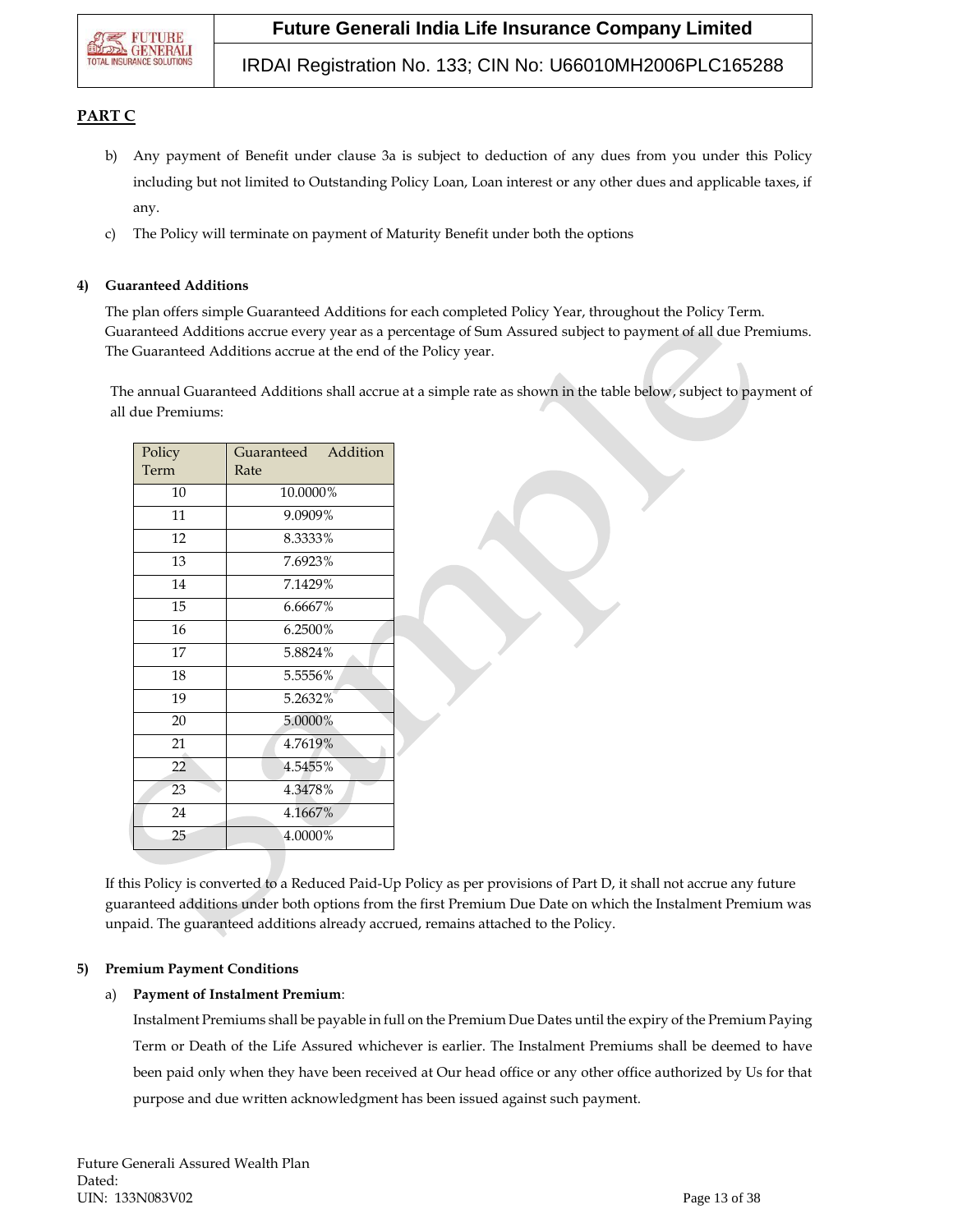

IRDAI Registration No. 133; CIN No: U66010MH2006PLC165288

### **PART C**

#### b) **Change in Premium Payment Frequency:**

We will permit any change to be made to the frequency at which the Instalment Premium is payable as recorded in the Policy Schedule. Such change is subject to minimum Premium requirements and will be allowed with effect from next Policy Anniversary only. There shall be no charge made for change of Premium payment frequency.

#### c) **Deduction of Instalment Premiums from the Claim Amount:**

If this Policy is in force and the Death Benefit becomes payable in accordance with the Part C, any Instalment Premiums that becomes due till the next Policy Anniversary, shall be deducted from the Death Benefit payable under this Policy.

#### d) **Cessation of Payment of Instalment Premium:**

If the Life Assured dies during the Policy Term or if benefits as per this Part C is paid by Us, any Installment Premiums that would otherwise have been due on or after following the death of the Life Assured or, on or after benefits as per this Part C is paid by Us, are not required to be paid to Us.

### **6) Grace Period**

Any Instalment Premium which is not received in full by the Premium Due Date may be paid in full during the Grace Period of 30 days for yearly, half-yearly and quarterly Premium Payment frequencies and 15 days for monthly Premium Payment frequencies from the Premium Due Date. This Policy will remain in force during the Grace Period. If a valid claim arises during the Grace Period, the claim shall be honoured in accordance with the provisions of Part C above after deducting the due Premium.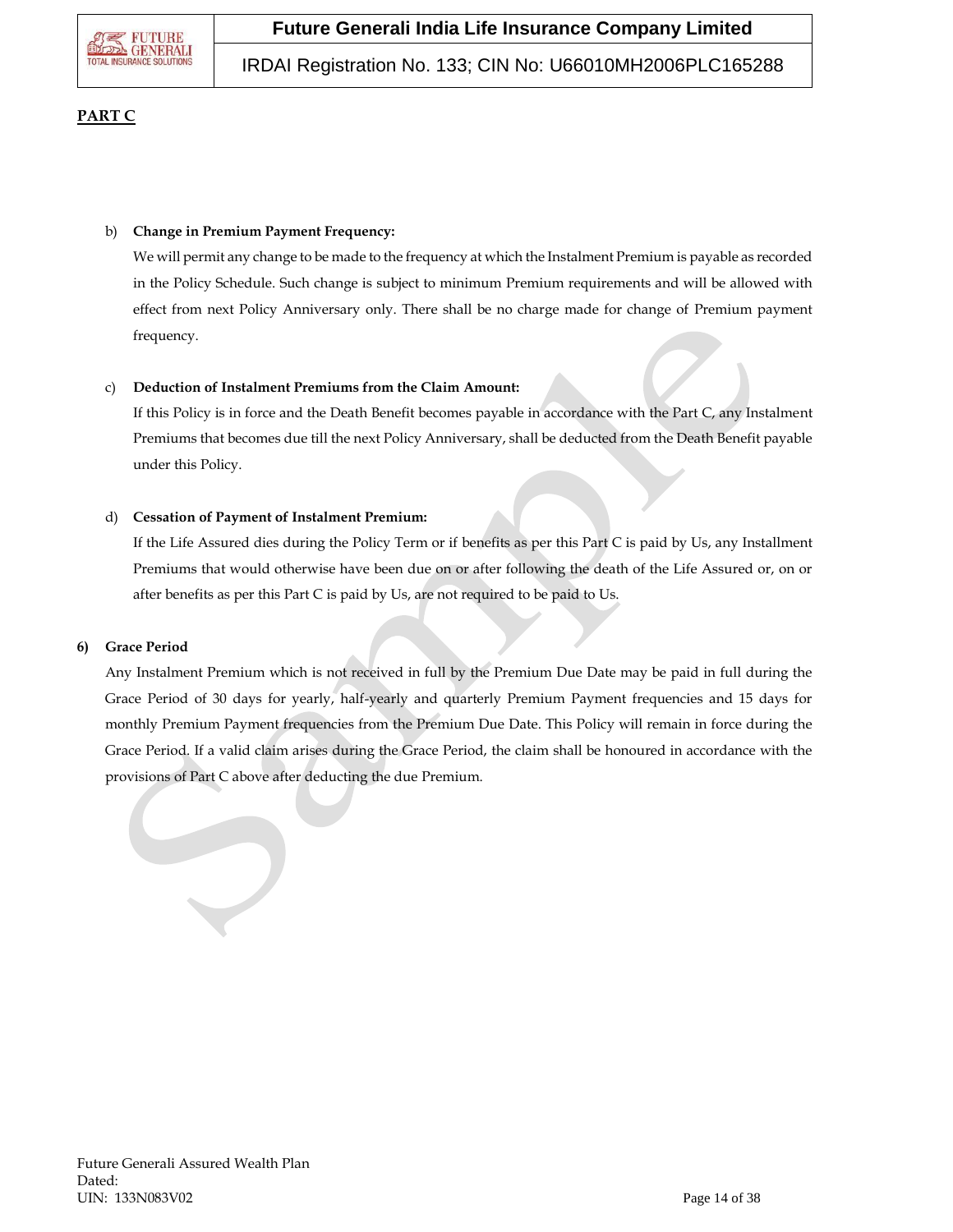### IRDAI Registration No. 133; CIN No: U66010MH2006PLC165288

### **PART D**

### **POLICY SERVICING CONDITIONS**

The procedure and conditions applicable to various Policy servicing aspects pertaining to this Policy are specified in this Part D below.

### **Non-Forfeiture Provisions**

If any Instalment Premium remains unpaid at the end of the Grace Period (Refer Part C), this Policy will be subject to the non-forfeiture provisions as stipulated below.

### **1. Lapse of this Policy**

 $a)$ 

If due Instalment Premiums for the first two Policy Years have not been paid in full within the Grace Period, the Policy shall lapse and will have no value

- b) All the risk cover ceases while the Policy is in Lapse status.
- c) The Death Benefit shall not be payable if the Life Assured dies after this Policy has Lapsed and before it has been Revived in accordance with Part D of this Policy.
- d) This Policy may be revived within the Revival Period in accordance with Part D of this Policy.
- e) If this Policy is not revived within the Revival Period, no Lapse value (benefit) shall be payable on the date of expiry of Revival Period, and this Policy will terminate.

### **2. Conversion of this Policy to a Reduced Paid-up Policy**

a)

If after the receipt of Instalment Premiums for the first two Policy Years in full, any subsequent Installment Premium remains unpaid upon the expiry of the Grace Period, this Policy will be converted into a Reduced Paid Up Policy.

- b) If this Policy is converted to a Reduced Paid-Up Policy, it shall not accrue any future guaranteed additions under both options from the first Premium Due Date on which the Instalment Premium was unpaid. The guaranteed additions already accrued, remains attached to the Policy.
- c) The paid-up Sum Assured is calculated as follows:

Paid-Up Sum Assured = Sum Assured \* (Number of Premiums Paid / Total number of Premiums payable)

- d) Death Sum Assured and Maturity Sum Assured will be reduced in proportion to the number of Premiums paid to the number of Premiums payable under the policy and shall be payable in the manner set out in the Death Benefit and Maturity Benefit provisions in this Part C above
- **e) Paid-Up Death Benefit :**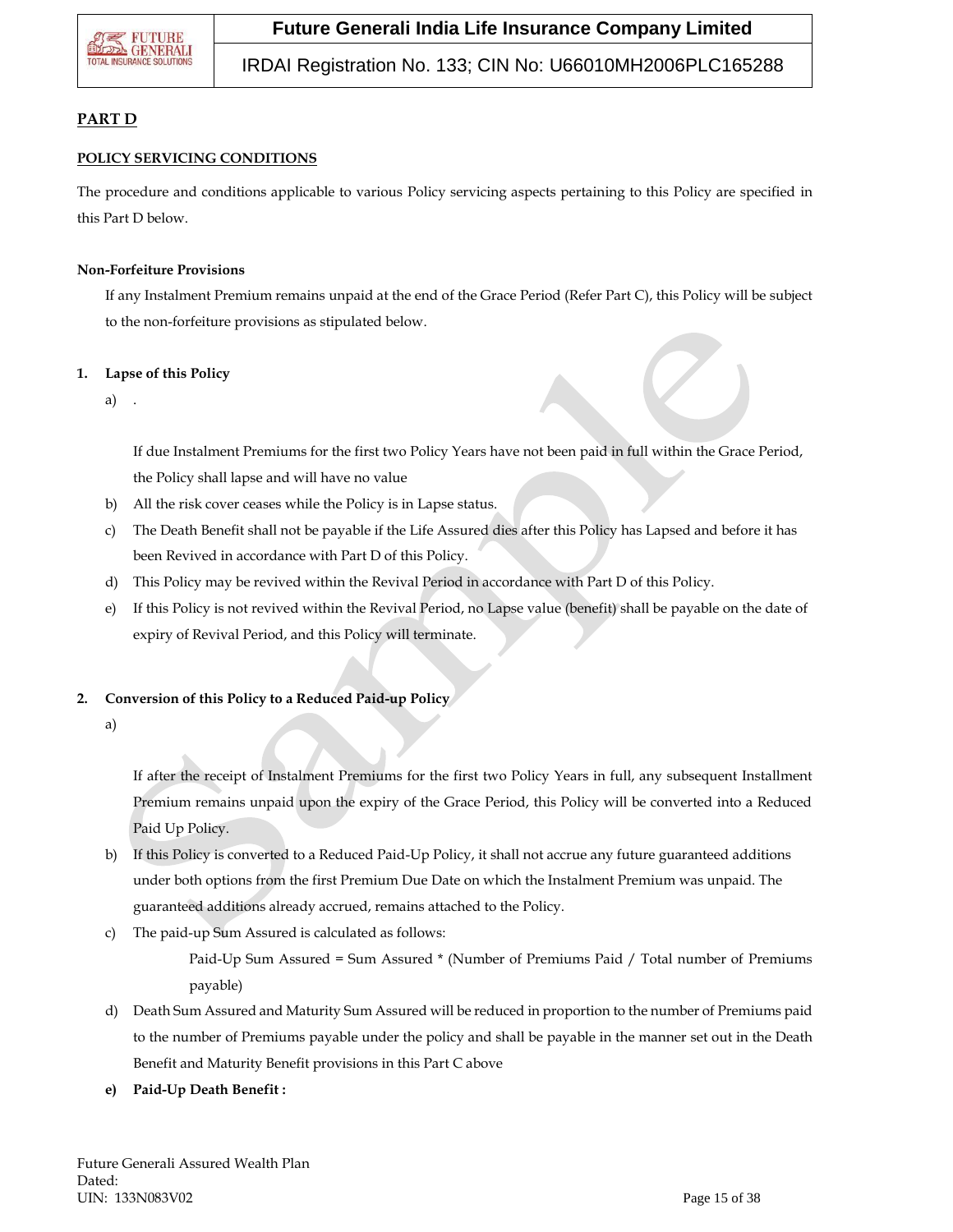

### IRDAI Registration No. 133; CIN No: U66010MH2006PLC165288

### **PART D**

Death Paid-Up Sum Assured = (Number of Premiums Paid / Total number of Premiums payable) \* Death Sum Assured

#### Option 1:

On Death of the Life Assured during Policy Term while the Policy is in Paid-up status, the reduced death benefit payable shall be Death Paid-Up Sum Assured plus Accrued Guaranteed Additions.

### Option 2:

On Death of the life assured during Policy Term while the Policy is in Paid-up status, the reduced Death Benefit payable shall be Death Paid-Up Sum Assured.

In addition, Maturity Paid up Sum Assured plus Accrued Guaranteed Additions, shall be payable at the end of the Policy Term where Maturity Paid Up Sum Assured is defined below.

### **f) Paid Up Maturity Benefit:**

Maturity Paid Up Sum Assured = (Number of Premiums Paid / Total number of Premiums payable) \* Maturity Sum Assured

Option 1 and Option 2:

On survival of the Life Assured at the end of the Policy Term while the Policy is in Paid-up status, the Maturity Paid up Sum Assured plus Accrued Guaranteed Additions shall be paid.

A Reduced Paid-Up Policy may be revived within the earlier of the expiry of the Revival Period and the Maturity Date or may be Surrendered in accordance with Part D of this Policy.

#### **3. Surrender**

- a) You may Surrender this Policy at any time before Maturity of the Policy or before death of the Life Assured during the Policy Term. Upon surrender, you will be eligible for Surrender value, if any, as per the provisions given under this Clause.
- b) This Policy will acquire Surrender Value after the due Instalment Premiums have been received in full for at least 2 Policy Years. Once this Policy has acquired a Surrender Value, this Policy or the Reduced Paid-Up Policy may be Surrendered during the Policy Term and We will pay You the Surrender Value.
- c) The Surrender Value on this Policy shall be higher of the Special Surrender Value and the Guaranteed Surrender Value (as defined below):

#### i) **Guaranteed Surrender Value (GSV)**

Guaranteed Surrender Value = X% of total Instalment Premiums received under this Policy (excluding taxes, modal loadings and extra Premiums, if any) plus Y% of Accrued Guaranteed Additions. Where values of  $X\%$  and  $Y\%$  are as follows: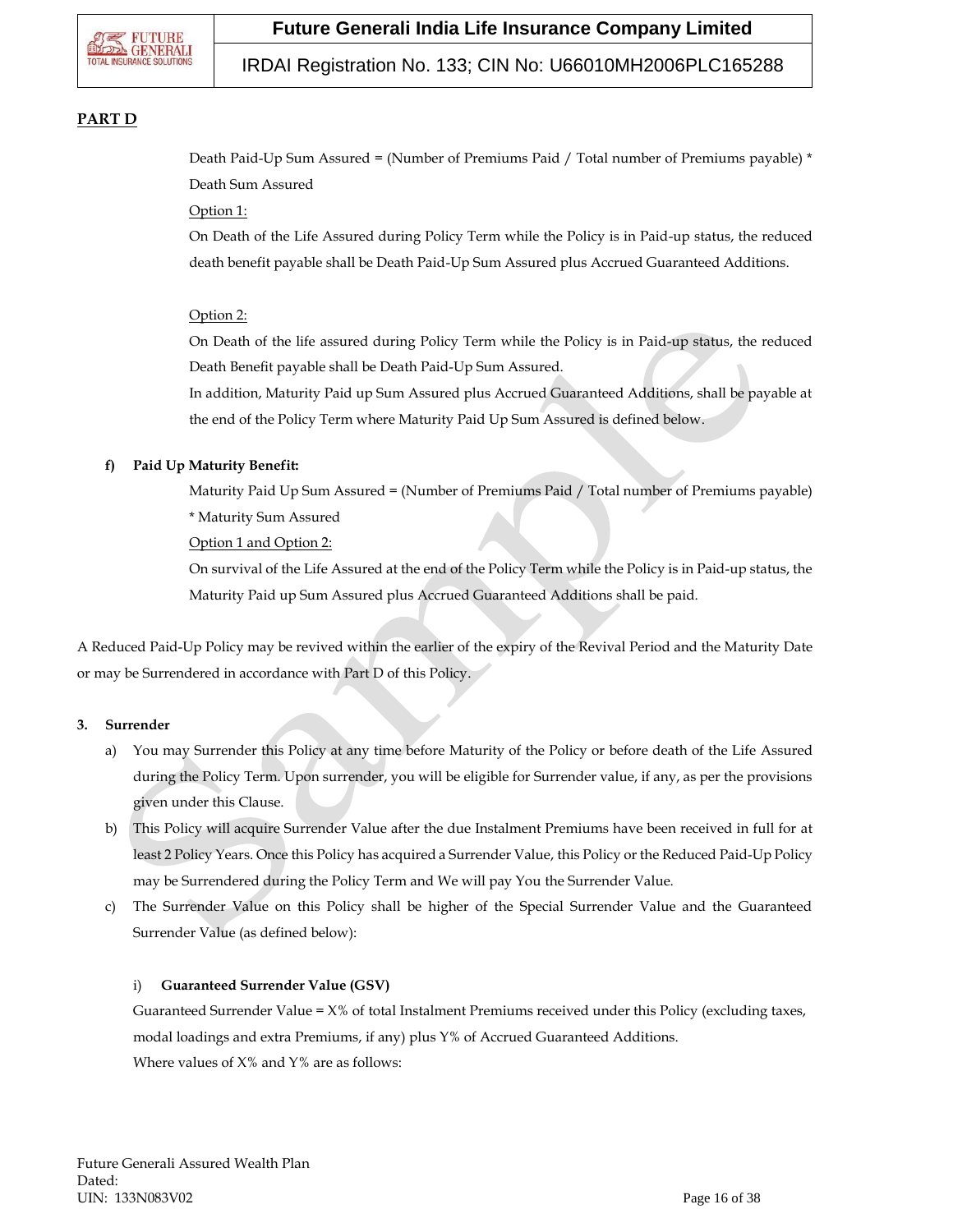## IRDAI Registration No. 133; CIN No: U66010MH2006PLC165288

### **PART D**

| Policy         |          | $X\%$ (GSV Factor for Premium) |          |          |          |          |          |        |
|----------------|----------|--------------------------------|----------|----------|----------|----------|----------|--------|
| Year of        |          | Policy Term (in years)         |          |          |          |          |          |        |
| Surrender      | 10       | 11                             | 12       | 13       | 14       | 15       | 16       | 17     |
| 1              | $0.00\%$ | $0.00\%$                       | $0.00\%$ | $0.00\%$ | $0.00\%$ | $0.00\%$ | $0.00\%$ | 0.00%  |
| $\overline{2}$ | 30.00%   | 30.00%                         | 30.00%   | 30.00%   | 30.00%   | 30.00%   | 30.00%   | 30.00% |
| 3              | 35.00%   | 35.00%                         | 35.00%   | 35.00%   | 35.00%   | 35.00%   | 35.00%   | 35.00% |
| 4              | 50.00%   | 50.00%                         | 50.00%   | 50.00%   | 50.00%   | 50.00%   | 50.00%   | 50.00% |
| 5              | 50.00%   | 50.00%                         | 50.00%   | 50.00%   | 50.00%   | 50.00%   | 50.00%   | 50.00% |
| 6              | 50.00%   | 50.00%                         | 50.00%   | 50.00%   | 50.00%   | 50.00%   | 50.00%   | 50.00% |
| 7              | 50.00%   | 50.00%                         | 50.00%   | 50.00%   | 50.00%   | 50.00%   | 50.00%   | 50.00% |
| 8              | 70.00%   | 63.33%                         | 60.00%   | 58.00%   | 56.67%   | 55.71%   | 55.00%   | 54.44% |
| 9              | 90.00%   | 76.67%                         | 70.00%   | 66.00%   | 63.33%   | 61.43%   | 60.00%   | 58.89% |
| 10             | 90.00%   | 90.00%                         | 80.00%   | 74.00%   | 70.00%   | 67.14%   | 65.00%   | 63.33% |
| 11             |          | 90.00%                         | 90.00%   | 82.00%   | 76.67%   | 72.86%   | 70.00%   | 67.78% |
| 12             |          |                                | 90.00%   | 90.00%   | 83.33%   | 78.57%   | 75.00%   | 72.22% |
| 13             |          |                                |          | 90.00%   | 90.00%   | 84.29%   | 80.00%   | 76.67% |
| 14             |          |                                |          |          | 90.00%   | 90.00%   | 85.00%   | 81.11% |
| 15             |          |                                |          |          |          | 90.00%   | 90.00%   | 85.56% |
| 16             |          |                                |          |          |          |          | 90.00%   | 90.00% |
| 17             |          |                                |          |          |          |          |          | 90.00% |

| Policy Year    | X% (GSV Factor for Premium) |        |        |                        |        |        |        |        |  |  |
|----------------|-----------------------------|--------|--------|------------------------|--------|--------|--------|--------|--|--|
| of Surrender   |                             |        |        | Policy Term (in years) |        |        |        |        |  |  |
|                | 18                          | 19     | 20     | 21                     | 22     | 23     | 24     | 25     |  |  |
| $\mathbf{1}$   | 0.00%                       | 0.00%  | 0.00%  | 0.00%                  | 0.00%  | 0.00%  | 0.00%  | 0.00%  |  |  |
| $\overline{2}$ | 30.00%                      | 30.00% | 30.00% | 30.00%                 | 30.00% | 30.00% | 30.00% | 30.00% |  |  |
| 3              | 35.00%                      | 35.00% | 35.00% | 35.00%                 | 35.00% | 35.00% | 35.00% | 35.00% |  |  |
| 4              | 50.00%                      | 50.00% | 50.00% | 50.00%                 | 50.00% | 50.00% | 50.00% | 50.00% |  |  |
| 5              | 50.00%                      | 50.00% | 50.00% | 50.00%                 | 50.00% | 50.00% | 50.00% | 50.00% |  |  |
| 6              | 50.00%                      | 50.00% | 50.00% | 50.00%                 | 50.00% | 50.00% | 50.00% | 50.00% |  |  |
| 7              | 50.00%                      | 50.00% | 50.00% | 50.00%                 | 50.00% | 50.00% | 50.00% | 50.00% |  |  |
| 8              | 54.00%                      | 53.64% | 53.33% | 53.08%                 | 52.86% | 52.67% | 52.50% | 52.35% |  |  |
| 9              | 58.00%                      | 57.27% | 56.67% | 56.15%                 | 55.71% | 55.33% | 55.00% | 54.71% |  |  |
| 10             | 62.00%                      | 60.91% | 60.00% | 59.23%                 | 58.57% | 58.00% | 57.50% | 57.06% |  |  |
| 11             | 66.00%                      | 64.55% | 63.33% | 62.31%                 | 61.43% | 60.67% | 60.00% | 59.41% |  |  |
| 12             | 70.00%                      | 68.18% | 66.67% | 65.38%                 | 64.29% | 63.33% | 62.50% | 61.76% |  |  |
| 13             | 74.00%                      | 71.82% | 70.00% | 68.46%                 | 67.14% | 66.00% | 65.00% | 64.12% |  |  |
| 14             | 78.00%                      | 75.45% | 73.33% | 71.54%                 | 70.00% | 68.67% | 67.50% | 66.47% |  |  |
| 15             | 82.00%                      | 79.09% | 76.67% | 74.62%                 | 72.86% | 71.33% | 70.00% | 68.82% |  |  |
| 16             | 86.00%                      | 82.73% | 80.00% | 77.69%                 | 75.71% | 74.00% | 72.50% | 71.18% |  |  |
| 17             | 90.00%                      | 86.36% | 83.33% | 80.77%                 | 78.57% | 76.67% | 75.00% | 73.53% |  |  |
| 18             | 90.00%                      | 90.00% | 86.67% | 83.85%                 | 81.43% | 79.33% | 77.50% | 75.88% |  |  |
| 19             |                             | 90.00% | 90.00% | 86.92%                 | 84.29% | 82.00% | 80.00% | 78.24% |  |  |
| 20             |                             |        | 90.00% | 90.00%                 | 87.14% | 84.67% | 82.50% | 80.59% |  |  |
| 21             |                             |        |        | 90.00%                 | 90.00% | 87.33% | 85.00% | 82.94% |  |  |
| 22             |                             |        |        |                        | 90.00% | 90.00% | 87.50% | 85.29% |  |  |
| 23             |                             |        |        |                        |        | 90.00% | 90.00% | 87.65% |  |  |
| 24             |                             |        |        |                        |        |        | 90.00% | 90.00% |  |  |
| 25             |                             |        |        |                        |        |        |        | 90.00% |  |  |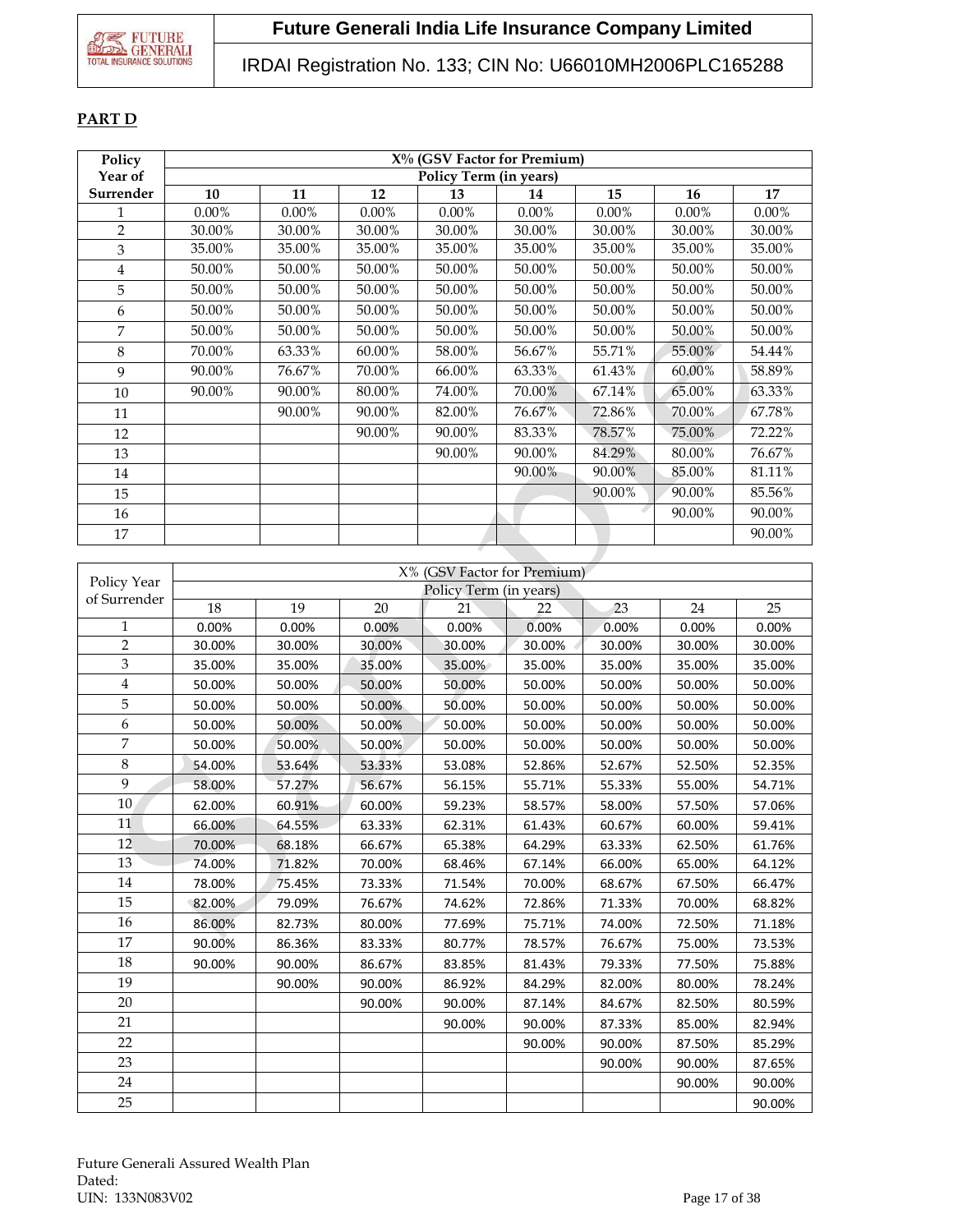IRDAI Registration No. 133; CIN No: U66010MH2006PLC165288

### **PART D**

**Note:** - The above factors will be applicable once the policy has acquired a Surrender Value.

| Policy         |       | Y% (GSV Factor for Guaranteed Additions) |       |       |       |       |        |        |
|----------------|-------|------------------------------------------|-------|-------|-------|-------|--------|--------|
| Year of        |       | Policy Term (in years)                   |       |       |       |       |        |        |
| Surrender      | 10    | 11                                       | 12    | 13    | 14    | 15    | 16     | 17     |
| 1              | 0.00% | 0.00%                                    | 0.00% | 0.00% | 0.00% | 0.00% | 0.00%  | 0.00%  |
| $\overline{2}$ | 1.16% | 0.97%                                    | 0.81% | 0.67% | 0.56% | 0.47% | 0.78%  | 0.65%  |
| 3              | 1.40% | 1.16%                                    | 0.97% | 0.81% | 0.67% | 0.56% | 0.93%  | 0.78%  |
| $\overline{4}$ | 1.67% | 1.40%                                    | 1.16% | 0.97% | 0.81% | 0.67% | 1.12%  | 0.93%  |
| 5              | 2.01% | 1.67%                                    | 1.40% | 1.16% | 0.97% | 0.81% | 1.35%  | 1.12%  |
| 6              | 2.41% | 2.01%                                    | 1.67% | 1.40% | 1.16% | 0.97% | 1.62%  | 1.35%  |
| $\overline{7}$ | 2.89% | 2.41%                                    | 2.01% | 1.67% | 1.40% | 1.16% | 1.94%  | 1.62%  |
| 8              | 3.47% | 2.89%                                    | 2.41% | 2.01% | 1.67% | 1.40% | 2.33%  | 1.94%  |
| 9              | 4.17% | 3.47%                                    | 2.89% | 2.41% | 2.01% | 1.67% | 2.79%  | 2.33%  |
| 10             | 5.00% | 4.17%                                    | 3.47% | 2.89% | 2.41% | 2.01% | 3.35%  | 2.79%  |
| 11             |       | 5.00%                                    | 4.17% | 3.47% | 2.89% | 2.41% | 4.02%  | 3.35%  |
| 12             |       |                                          | 5.00% | 4.17% | 3.47% | 2.89% | 4.82%  | 4.02%  |
| 13             |       |                                          |       | 5.00% | 4.17% | 3.47% | 5.79%  | 4.82%  |
| 14             |       |                                          |       |       | 5.00% | 4.17% | 6.94%  | 5.79%  |
| 15             |       |                                          |       | U     |       | 5.00% | 8.33%  | 6.94%  |
| 16             |       |                                          |       |       |       |       | 10.00% | 8.33%  |
| 17             |       |                                          |       |       |       |       |        | 10.00% |

| <b>Policy Year</b> | Y% (GSV Factor for Guaranteed Additions) |        |        |        |        |        |        |        |
|--------------------|------------------------------------------|--------|--------|--------|--------|--------|--------|--------|
| of                 | <b>Policy Term (in years)</b>            |        |        |        |        |        |        |        |
| Surrender          | 18                                       | 19     | 20     | 21     | 22     | 23     | 24     | 25     |
| 1                  | 0.00%                                    | 0.00%  | 0.00%  | 0.00%  | 0.57%  | 0.00%  | 0.00%  | 0.00%  |
| $\overline{2}$     | 0.54%                                    | 0.45%  | 0.38%  | 0.78%  | 0.65%  | 0.54%  | 0.45%  | 0.38%  |
| 3                  | 0.65%                                    | 0.54%  | 0.45%  | 0.94%  | 0.78%  | 0.65%  | 0.54%  | 0.45%  |
| $\overline{4}$     | 0.78%                                    | 0.65%  | 0.54%  | 1.13%  | 0.94%  | 0.78%  | 0.65%  | 0.54%  |
| 5                  | 0.93%                                    | 0.78%  | 0.65%  | 1.35%  | 1.13%  | 0.94%  | 0.78%  | 0.65%  |
| 6                  | 1.12%                                    | 0.93%  | 0.78%  | 1.62%  | 1.35%  | 1.13%  | 0.94%  | 0.78%  |
| $\overline{7}$     | 1.35%                                    | 1.12%  | 0.93%  | 1.95%  | 1.62%  | 1.35%  | 1.13%  | 0.94%  |
| 8                  | 1.62%                                    | 1.35%  | 1.12%  | 2.34%  | 1.95%  | 1.62%  | 1.35%  | 1.13%  |
| $\mathbf{Q}$       | 1.94%                                    | 1.62%  | 1.35%  | 2.80%  | 2.34%  | 1.95%  | 1.62%  | 1.35%  |
| 10                 | 2.33%                                    | 1.94%  | 1.62%  | 3.36%  | 2.80%  | 2.34%  | 1.95%  | 1.62%  |
| 11                 | 2.79%                                    | 2.33%  | 1.94%  | 4.04%  | 3.36%  | 2.80%  | 2.34%  | 1.95%  |
| 12                 | 3.35%                                    | 2.79%  | 2.33%  | 4.85%  | 4.04%  | 3.36%  | 2.80%  | 2.34%  |
| 13                 | 4.02%                                    | 3.35%  | 2.79%  | 5.81%  | 4.85%  | 4.04%  | 3.36%  | 2.80%  |
| 14                 | 4.82%                                    | 4.02%  | 3.35%  | 6.98%  | 5.81%  | 4.85%  | 4.04%  | 3.36%  |
| 15                 | 5.79%                                    | 4.82%  | 4.02%  | 8.37%  | 6.98%  | 5.81%  | 4.85%  | 4.04%  |
| 16                 | 6.94%                                    | 5.79%  | 4.82%  | 10.05% | 8.37%  | 6.98%  | 5.81%  | 4.85%  |
| 17                 | 8.33%                                    | 6.94%  | 5.79%  | 12.06% | 10.05% | 8.37%  | 6.98%  | 5.81%  |
| 18                 | 10.00%                                   | 8.33%  | 6.94%  | 14.47% | 12.06% | 10.05% | 8.37%  | 6.98%  |
| 19                 |                                          | 10.00% | 8.33%  | 17.36% | 14.47% | 12.06% | 10.05% | 8.37%  |
| 20                 |                                          |        | 10.00% | 20.83% | 17.36% | 14.47% | 12.06% | 10.05% |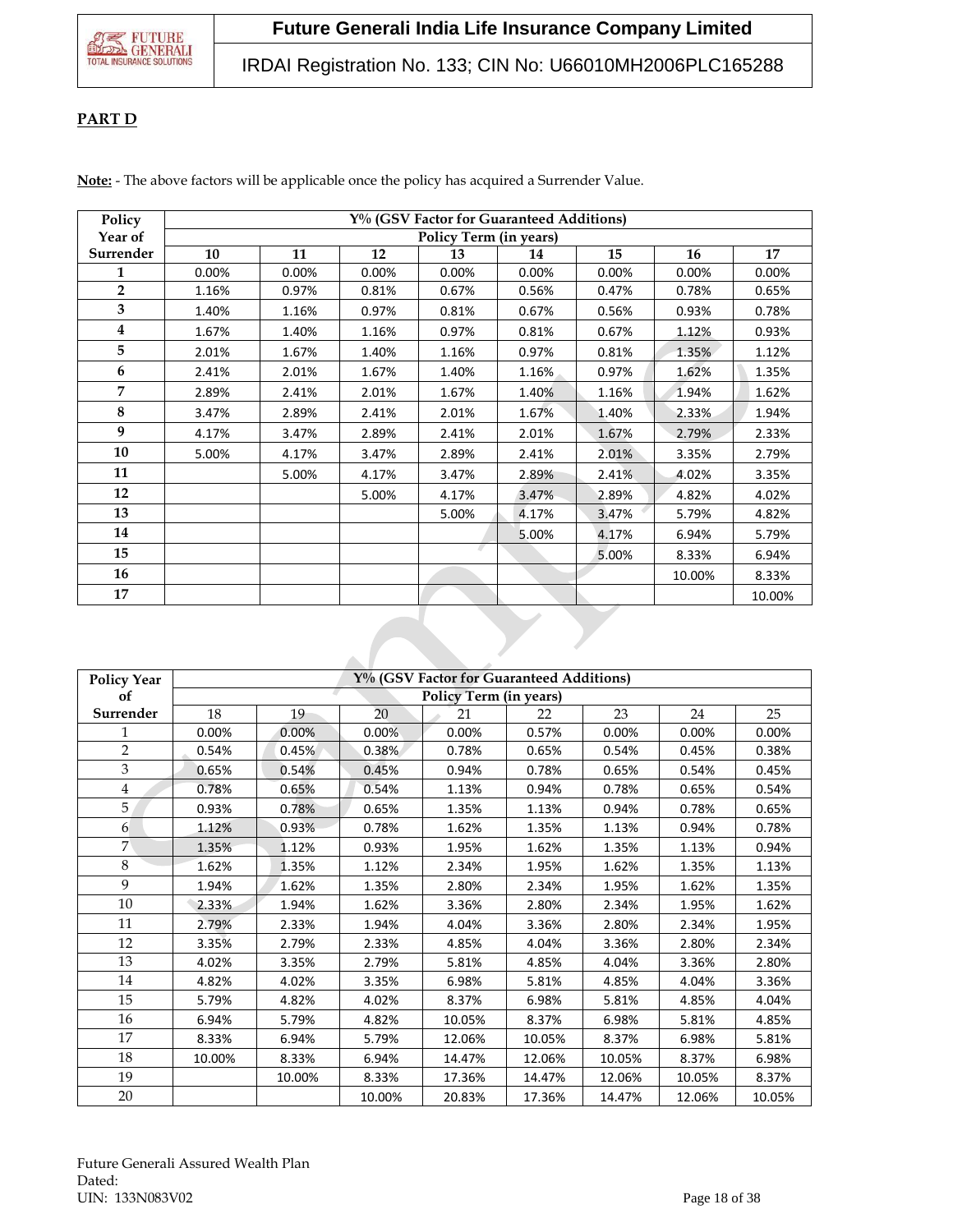### **PART D**

| <b>Policy Year</b> | Y% (GSV Factor for Guaranteed Additions) |                        |    |        |        |        |        |        |
|--------------------|------------------------------------------|------------------------|----|--------|--------|--------|--------|--------|
| οf                 |                                          | Policy Term (in years) |    |        |        |        |        |        |
| Surrender          | 18                                       | 19                     | 20 |        | 22     | 23     | 24     | 25     |
| 21                 |                                          |                        |    | 25.00% | 20.83% | 17.36% | 14.47% | 12.06% |
| 22                 |                                          |                        |    |        | 25.00% | 20.83% | 17.36% | 14.47% |
| 23                 |                                          |                        |    |        |        | 25.00% | 20.83% | 17.36% |
| 24                 |                                          |                        |    |        |        |        | 25.00% | 20.83% |
| 25                 |                                          |                        |    |        |        |        |        | 25.00% |

**Note:** - The above factors will be applicable once the policy has acquired a Surrender Value.

### ii) **Special Surrender Value (SSV):**

Special Surrender Value =[ {Number of Premiums Paid / Total number of Premiums payable} \* Sum Assured plus Accrued Guaranteed Additions] x Special Surrender Value Factor

The Special Surrender Value Factors shall be determined based on our expectation of future financial and demographic conditions and may be reviewed by the Company from time to time with prior approval from IRDAI.

d) This Policy shall automatically terminate on payment of Surrender Value and no other benefits will be paid to You under this Policy.

### **4. Revival**

- a) If this Policy has Lapsed or has turned into a Reduced Paid-Up Policy, it may be revived within the expiry of the Revival Period or the Maturity Date, whichever is earlier, unless this Policy has been surrendered in accordance with this Part D. Revival Period is five consecutive years from the first Premium Due Date on which the Instalment Premium was unpaid.
- b) In order to Revive this Policy, You must give Us a request for Revival along with:
	- i) The Life Assured's health declaration and other evidences of continued insurability to our satisfaction.
	- ii) Payment of all overdue Instalment Premiums in full (along with applicable taxes, if any) and interest at such a rate as may be determined by Us from time to time.
	- iii) The rate of interest for FY2019-20 is 9% per annum compounded yearly. However, We may decide to change the interest charged on Revival from time to time with prior approval from IRDAI.
	- iv) The Policy shall be considered to be revived only when a confirmation to this effect is issued by the Company to You.
- c) On revival, all the Guaranteed Additions due while the Policy was in Lapse/Paid-Up status, will be added back to the Policy.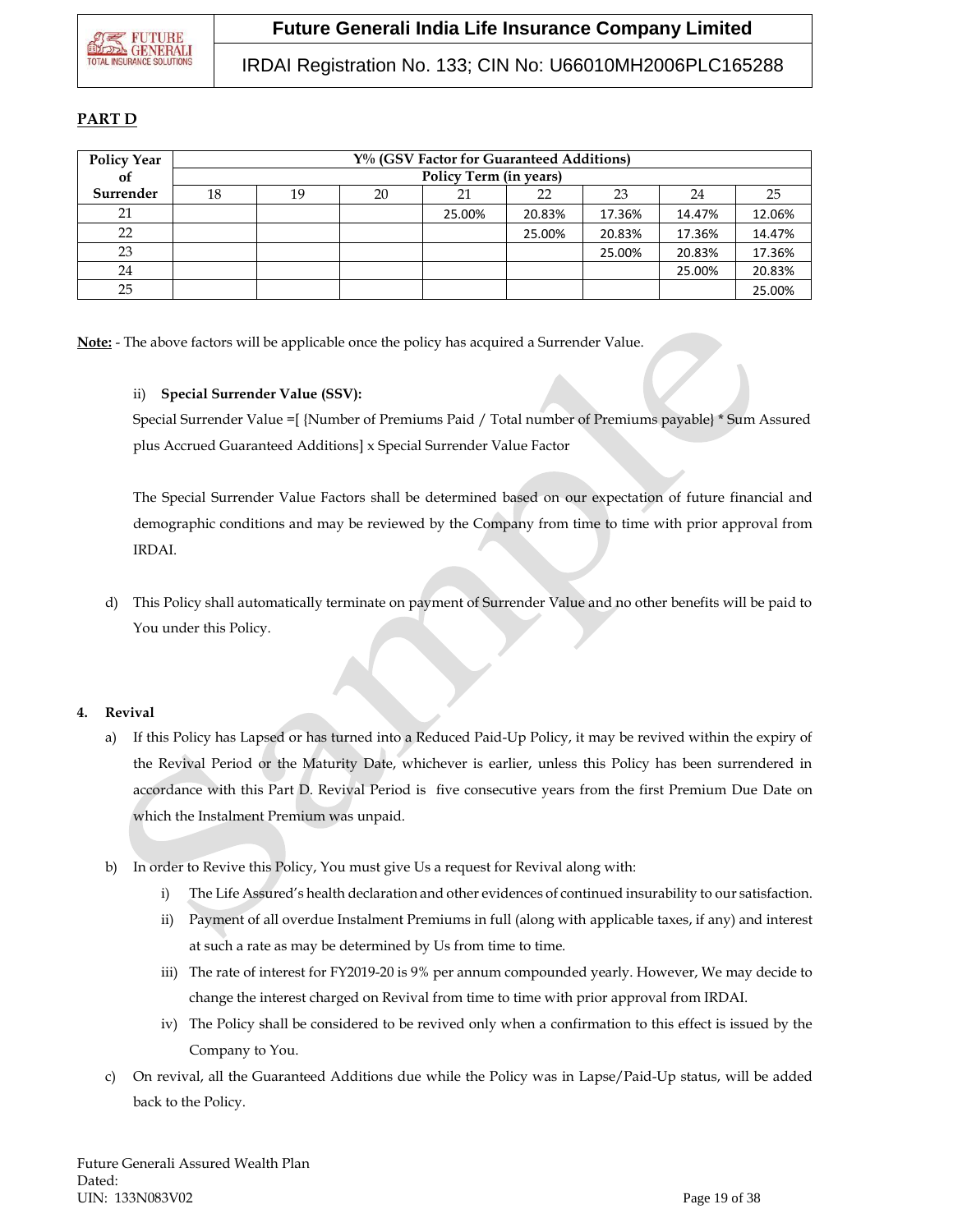

IRDAI Registration No. 133; CIN No: U66010MH2006PLC165288

### **PART D**

- d) This Policy will be revived in accordance with our board approved underwriting policy.
- e) Revival of a Policy cannot be done once the Policy Term is over.
- f) Any Revival shall only cover the loss or insured event which occurs after the Revival Date.

#### **5. Loans**

- a) Loan will be provided under this Policy subject to the following conditions:
	- i) If this Policy has acquired Surrender Value, loan is available under the Policy to the extent of 85% of the Surrender Value. In case of any significant increase in the interest rates, the company may change the percentage of surrender value available as Loan, with prior approval from IRDAI
	- ii) Interest shall accrue on Policy loan at a rate which shall be determined by Us from time to time based on current market interest rate on 10-year Government Securities (G-Sec) + 2% rounded to nearest 1%. G-Sec rates are as declared by FIMMDA (Fixed Income Money Market and Derivatives Association of India). The interest rate applicable for the Financial Year will be declared at start of the Financial Year. The current interest rate for the Financial Year 2019-20 applicable on loans is 9% per annum compounded half-yearly.
	- iii) Any change in the basis of determination of interest rate as given above for Policy loan shall be done only after prior approval of the IRDAI.
	- iv) The minimum amount of Policy Loan that can be taken is Rs.10,000.
	- v) Any unpaid interest shall be added to the principal loan and bear interest at the prevalent rate.
	- vi) You have the option to repay the principal and accrued interest in full or any part of the loan anytime during the term of the Policy.
	- vii) Any unpaid loan or interest on this Policy will be deducted from any payment or proceeds due to You under this Policy at the time of settlement.
	- viii) Our claim for any loan including outstanding interest will have priority over the claim of any assignee.
	- ix) Whilst the Policy is in Reduced Paid-Up status, in the event of failure to pay the loan interest on the due dates, under circumstances when the loan with outstanding interest exceeds the Surrender Value, this Policy shall be terminated. This provision will not apply in the event that the Policy is in in-force status or all Premiums payable under the Policy stand paid.
	- x) Interest shall be payable on the next Policy Anniversary or six months before the next Policy Anniversary if earlier, after the loan date; and every six months thereafter until the loan is repaid.
	- xi) Until such time as the loan persists in Our books, Your Policy shall remain assigned to Us.
	- xii) Policy Loan will not be extended beyond the Maturity Date.

#### **6. Free Look Period**

a) You may return this Policy within 15 days of receipt of the Policy Document (30 days if You have purchased this Policy through Distance Marketing Mode) if You disagree with any of the terms and conditions by giving Us a written request for cancellation of this Policy which is dated and signed by You which states the reasons for Your objections. We will cancel this Policy and refund the Instalment Premium received after deducting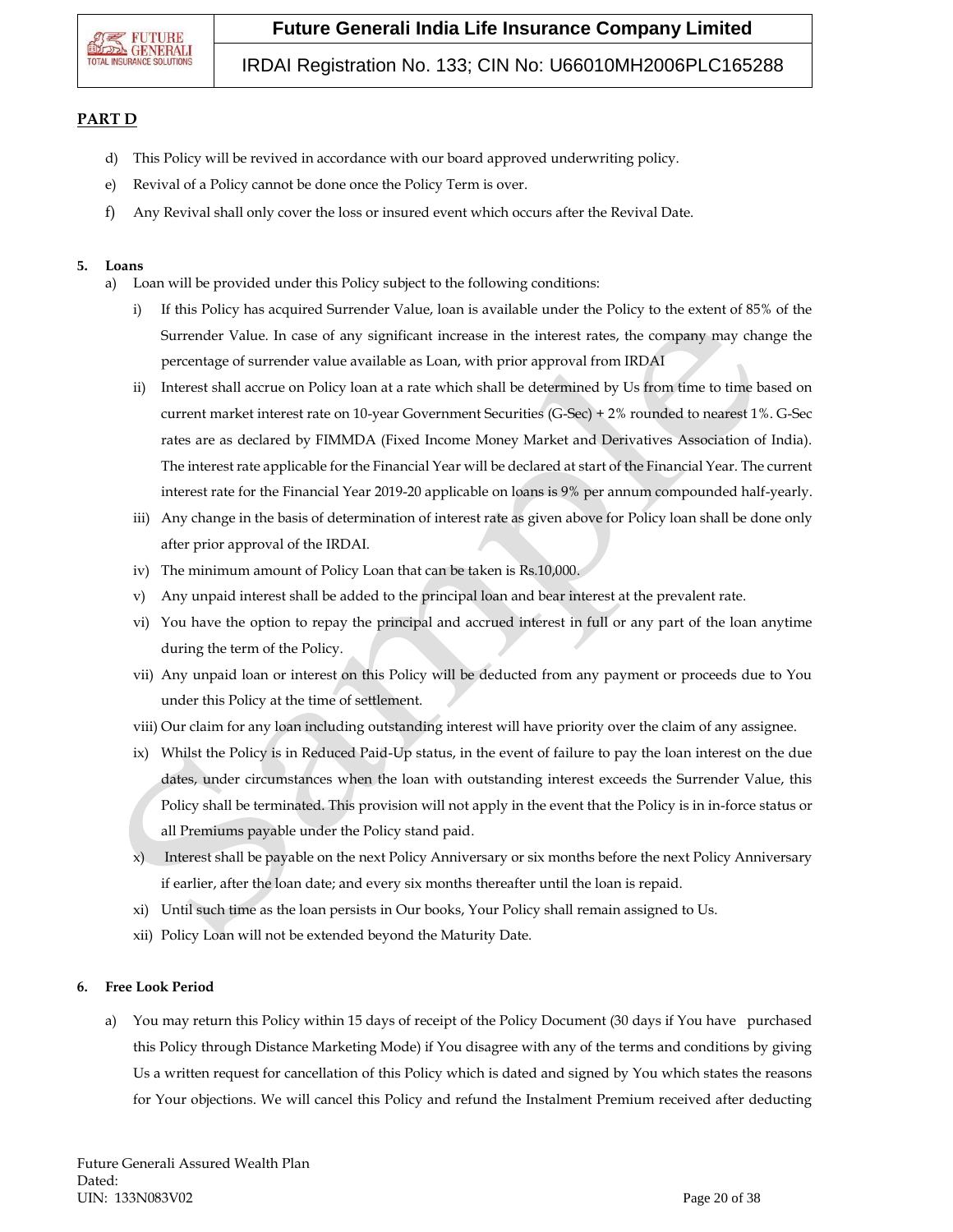

### IRDAI Registration No. 133; CIN No: U66010MH2006PLC165288

### **PART D**

proportionate risk Premium for the period on cover, stamp duty charges and expenses incurred by Us on the medical examination of the Life Assured (if any).

- b) If the Policy is opted through Insurance Repository (IR), the computation of the said Free Look Period will be as stated below:-
	- For existing e-Insurance Account: Computation of the said Free Look Period will commence from the date of delivery of the e mail confirming the credit of the Insurance Policy by the IR.
	- $\triangleright$  For New e-Insurance Account: If an application for e-Insurance Account accompanies the proposal for insurance, the date of receipt of the 'welcome kit' from the IR with the credentials to log on to the e-Insurance Account(e IA) or the delivery date of the email confirming the grant of access to the e-IA or the delivery date of the email confirming the credit of the Insurance Policy by the IR to the e-IA, whichever is later shall be reckoned for the purpose of computation of the Free Look Period.

#### **7) Termination of the Policy**

This Policy will cease immediately and automatically on the happening of the earliest of any of the following:

- a) on the date of payment of the entire Death Benefit upon the death of the Life Assured; or
- b) on the date of payment of Maturity Benefit
- c) on the date of payment of Surrender Value of this Policy; or
- d) on the date of receipt of Free Look request in accordance with Part D of this Policy; or
- e) on the expiry of the Revival Period provided We have not received the due unpaid regular Premiums along with interest from You till the expiry of such period and this Policy is not under the Reduced Paid-Up status.
- f) foreclosure under circumstances when the loan with outstanding interest exceeds the Surrender Value.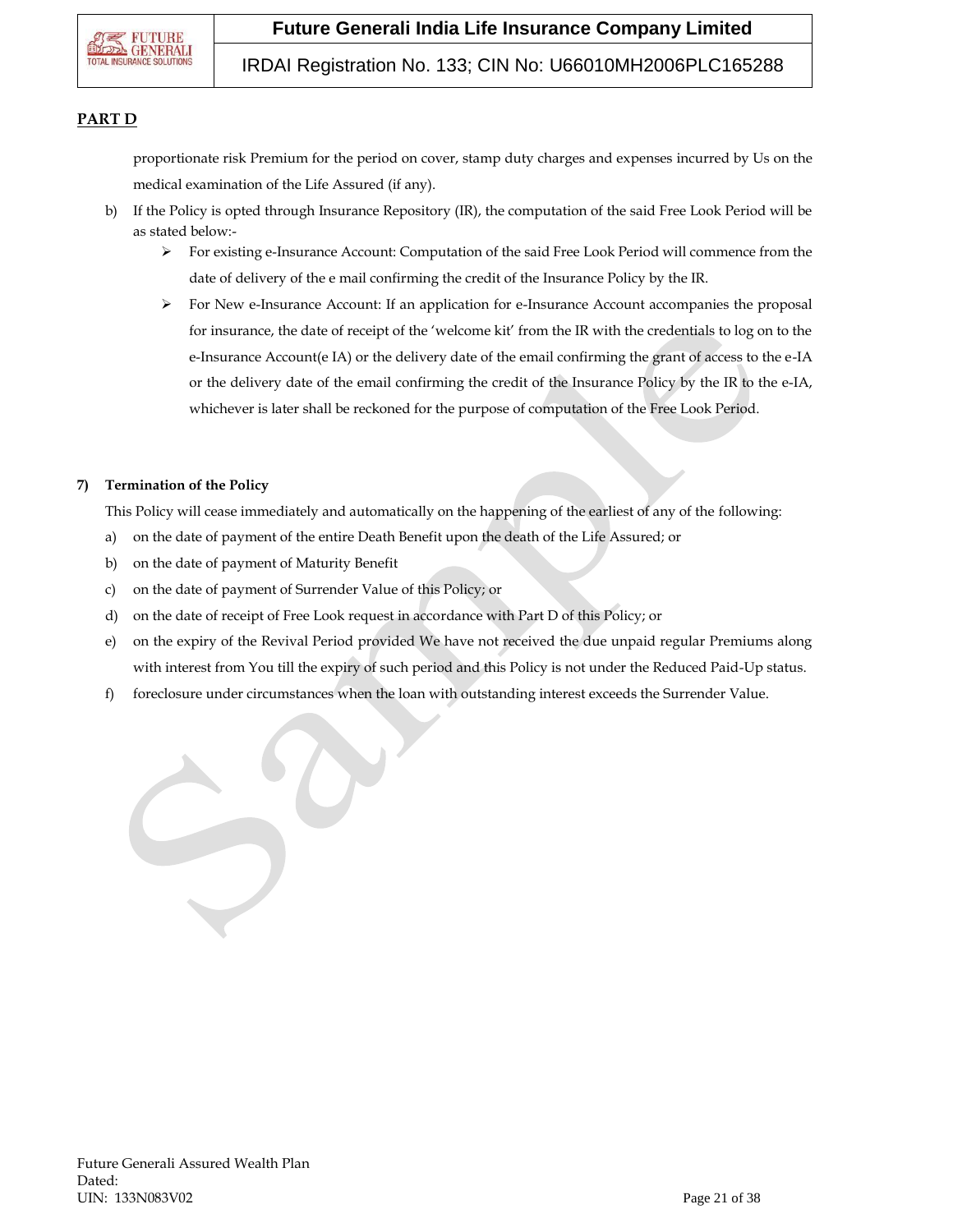

IRDAI Registration No. 133; CIN No: U66010MH2006PLC165288

### **PART E**

### **Applicable Charges, Funds & Fund Options**

- **1)** No charges or fees are applicable under this Policy.
- **2)** This Policy is a non-linked insurance product, so no funds or fund options are available.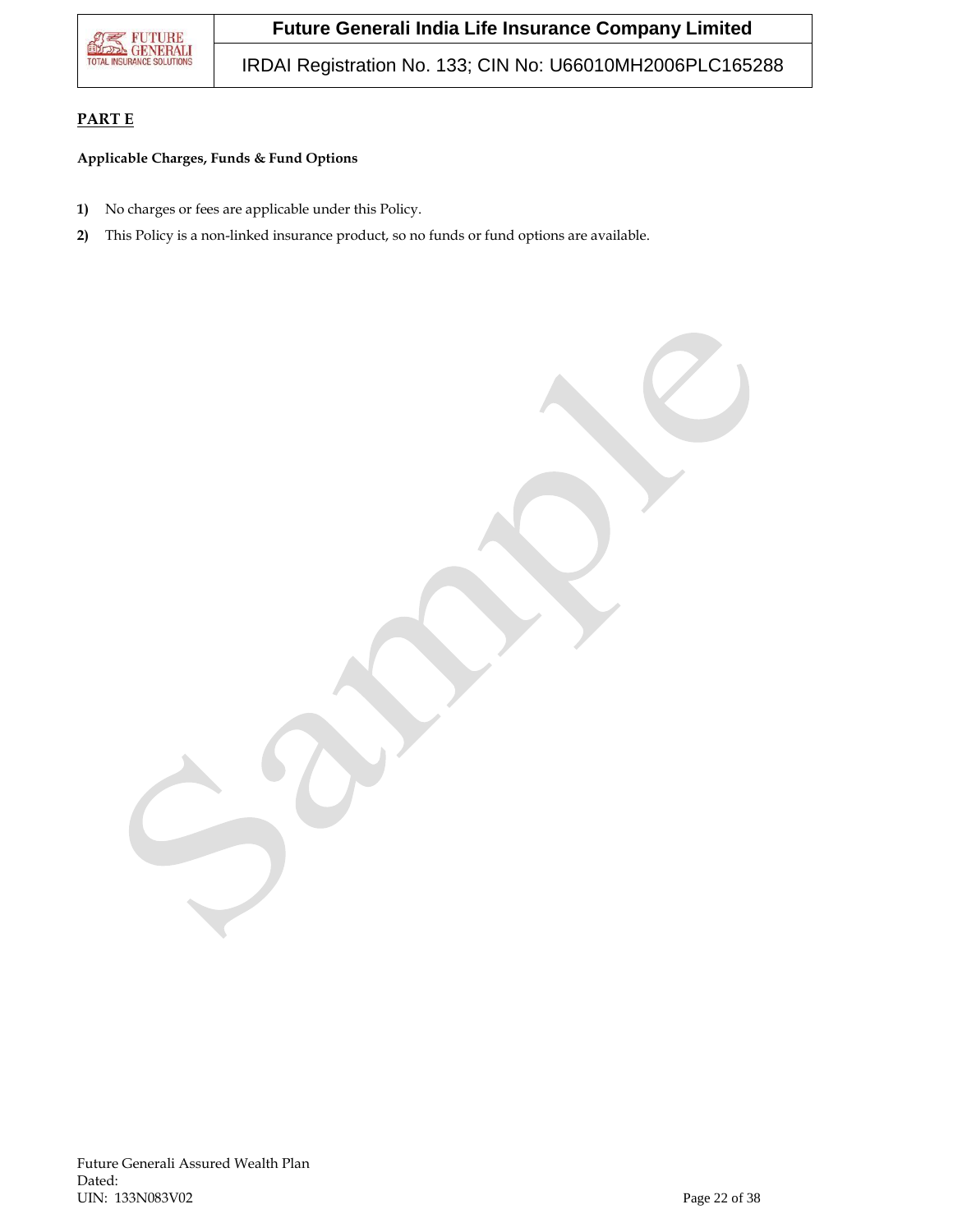IRDAI Registration No. 133; CIN No: U66010MH2006PLC165288

### **PART F**

### **General Terms & Conditions**

### **1) Non-Disclosure& Fraud**

Please note the terms of Section 45 of the Insurance Act, **1938,** as amended from time to time, which states as follows:

- *(1) No policy of life insurance shall be called in question on any ground whatsoever after the expiry of three years from the date of the policy, i.e., from the date of issuance of the policy or the date of commencement of risk or the date of revival of the policy or the date of the rider to the policy, whichever is later.*
- *(2) A policy of life insurance may be called in question at any time within three years from the date of issuance of the policy or the date of commencement of risk or the date of revival of the policy or the date of the rider to the policy, whichever is later, on the ground of fraud:*

*Provided that the insurer shall have to communicate in writing to the insured or the legal representatives or nominees or assignees of the insured the grounds and materials on which such decision is based.*

*Explanation I.—For the purposes of this sub-section, the expression "fraud" means any of the following acts committed by the insured or by his agent, with intent to deceive the insurer or to induce the insurer to issue a life insurance policy:—*

- *(a) the suggestion, as a fact of that which is not true and which the insured does not believe to be true;*
- *(b) the active concealment of a fact by the insured having knowledge or belief of the fact;*
- *(c) any other act fitted to deceive; and*
- *(d) any such act or omission as the law specially declares to be fraudulent.*

*Explanation II.—Mere silence as to facts likely to affect the assessment of the risk by the insurer is not fraud, unless the circumstances of the case are such that regard being had to them, it is the duty of the insured or his agent keeping silence, to speak, or unless his silence is, in itself, equivalent to speak.*

*(3) Notwithstanding anything contained in sub-section(2), no insurer shall repudiate a life insurance policy on the ground of fraud if the insured can prove that the mis-statement of or suppression of a material fact was true to the best of his knowledge and belief or that there was no deliberate intention to suppress the fact or that such mis-statement of or suppression of a material fact are within the knowledge of the insurer:*

*Provided that in case of fraud, the onus of disproving lies upon the beneficiaries, in case the policyholder is not alive.* 

*Explanation.—A person who solicits and negotiates a contract of insurance shall be deemed for the purpose of the formation of the contract, to be the agent of the insurer.*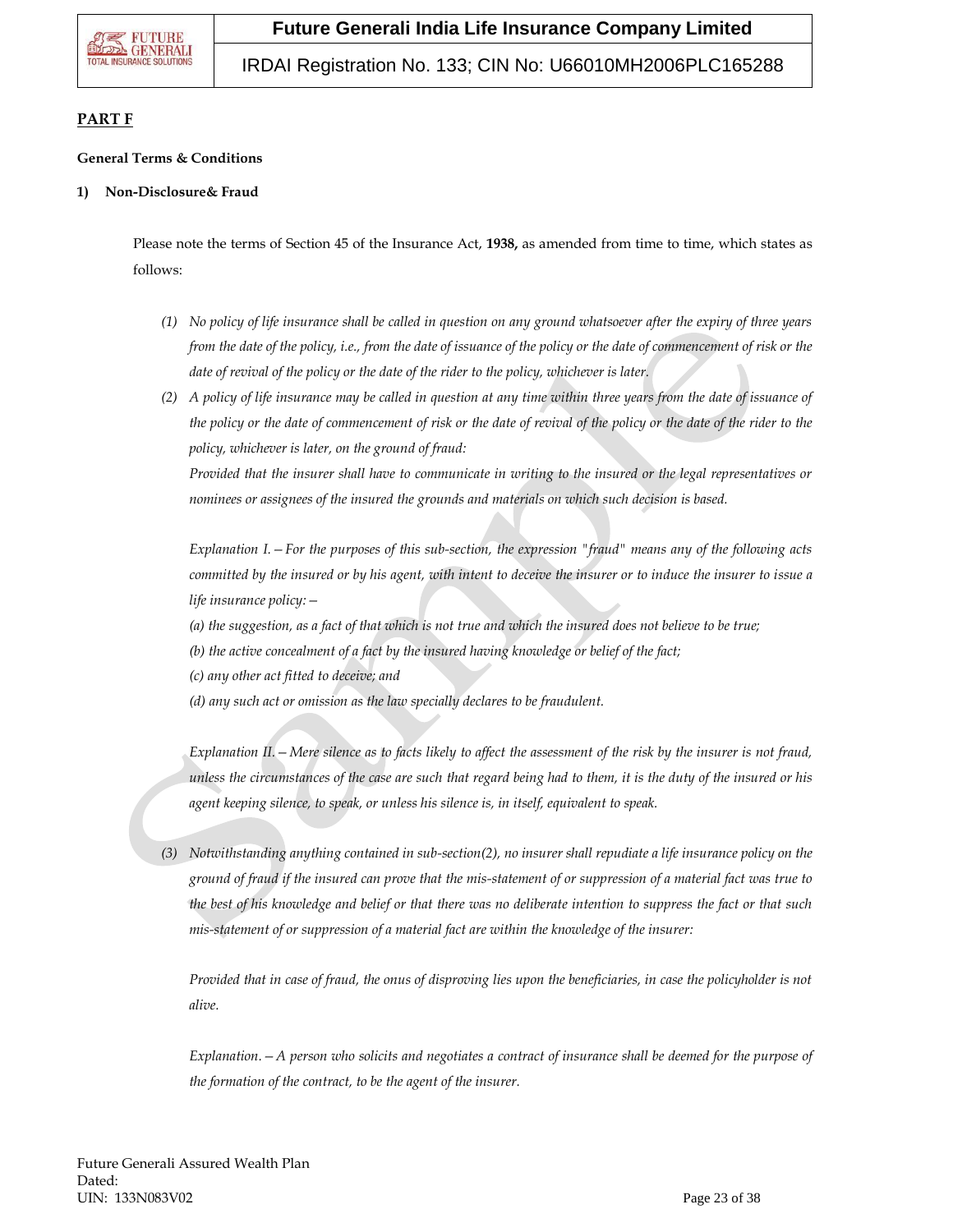### IRDAI Registration No. 133; CIN No: U66010MH2006PLC165288

### **PART F**

*(4) A policy of life insurance may be called in question at any time within three years from the date of issuance of the policy or the date of commencement of risk or the date of revival of the policy or the date of the rider to the policy, whichever is later, on the ground that any statement of or suppression of a fact material to the expectancy of the life of the insured was incorrectly made in the proposal or other document on the basis of which the policy was issued or revived or rider issued:*

*Provided that the insurer shall have to communicate in writing to the insured or the legal representatives or nominees or assignees of the insured the grounds and materials on which such decision to repudiate thepolicy of life insurance is based.*

*Provided further that in case of repudiation of the policy on the ground of mis-statement or suppression of a material fact, and not on the ground of fraud, the premiums collected on the policy till the date of repudiation shall be paid to the insured or the legal representatives or nominees or assignees of the insured within a period of ninety days from the date of such repudiation.*

*Explanation.—For the purposes of this sub-section, the misstatement of or suppression of fact shall not be considered material unless it has a direct bearing on the risk undertaken by the insurer, the onus is on the insurer*  to show that had the insurer been aware of the said fact no life insurance policy would have been issued to the *insured.*

*(5) Nothing in this section shall prevent the insurer from calling for proof of age at any time if he is entitled to do so, and no Policy shall be deemed to be called in question merely because the terms of the policy are adjusted on subsequent proof that the age of the life insured was incorrectly stated in the proposal.* 

### **2) Prohibition of Rebates**

a) Please note the terms of Section 41 of the Insurance Act, 1938, as amended from time to time, which states as follows:

> *" (1)No person shall allow or offer to allow, either directly or indirectly, as an inducement to any person to take or renew or continue an insurance in respect of any kind of risk relating to lives or property in India, any rebate of the whole or part of the commission payable or any rebate of the premium shown on the policy, nor shall any person taking out or renewing or continuing a policy accept any rebate, except such rebate as may be allowed in accordance with the published prospectuses or tables of the insurer:*

> *Provided that acceptance by an insurance agent of commission in connection with a policy of life insurance taken out by himself on his own life shall not be deemed to be acceptance of a rebate of premium within the meaning of this sub-section if at the time of such acceptance the insurance agent satisfies the prescribed conditions establishing that he is a bona fide insurance agent employed by the insurer.*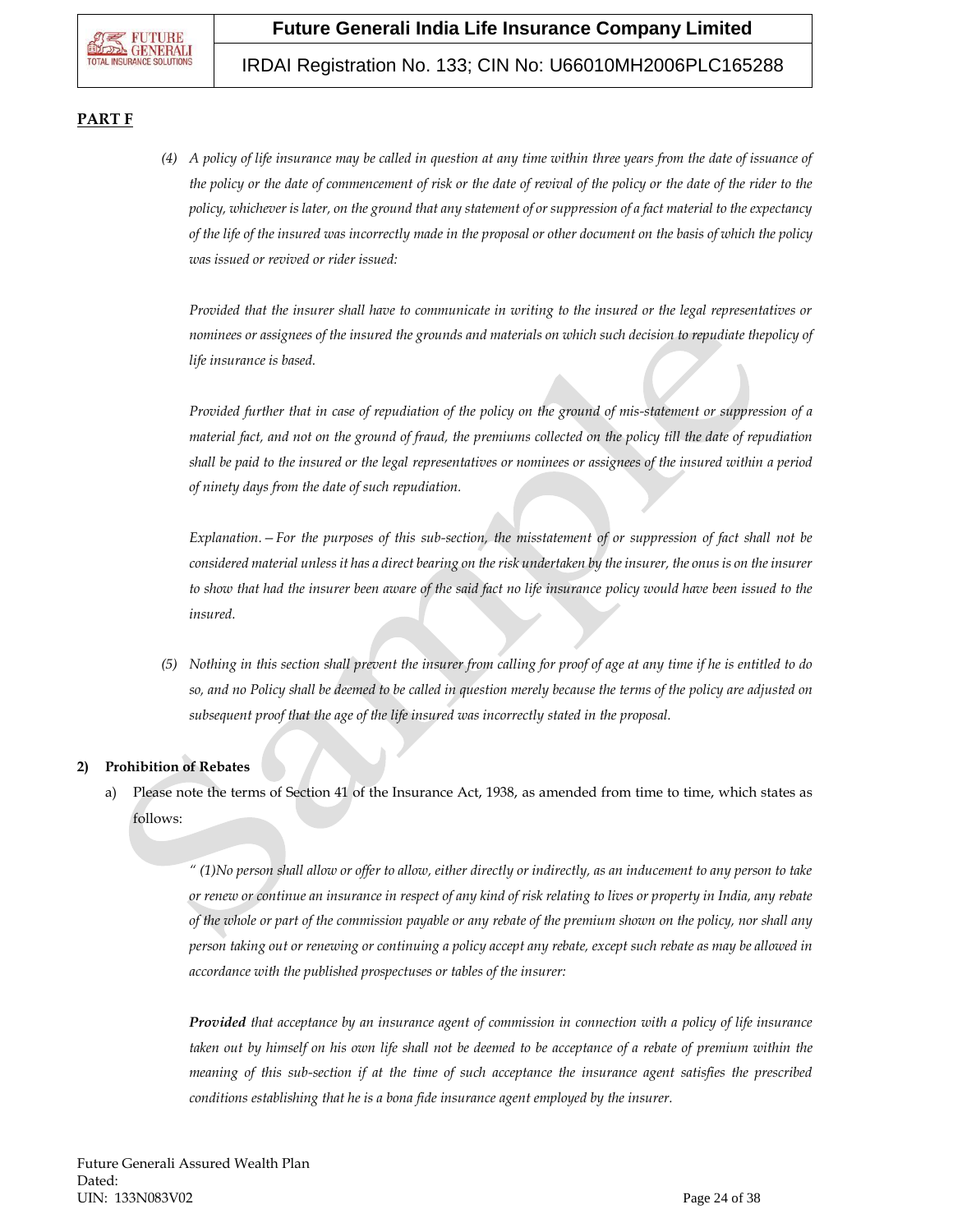### IRDAI Registration No. 133; CIN No: U66010MH2006PLC165288

### **PART F**

*(2) Any person making default in complying with the provisions of this section shall be liable for a penalty which may extend to ten lakh rupees."*

#### **3) Statement of Age**

- a) This Policy is issued at the Age shown in the Schedule which is the Life Assured's declared Age as at the Policy Commencement Date. In the event the declared Age as at the Policy Commencement Date is found to be different from the actual Age on the Policy Commencement Date, without prejudice to Our other rights and remedies, including those under the Insurance Act, 1938, as amended from time to time, one of the following actions may be taken:
	- i) If the actual Age of the Life Assured is such that the Life Assured would not have been eligible under this insurance product either on Policy Commencement Date or on date of Death for insurance coverage, then this Policy shall be cancelled with effect from the Policy Commencement Date and the Instalment Premium received shall be refunded after the deduction of the stamp duty charges and costs incurred by Us on the medical examination of the Life Assured, if any.
	- ii) If the actual Age of the Life Assured is higher than the declared Age and higher Instalment Premiums should have been charged per Our board approved underwriting Policy, the benefits payable under this Policy shall be reduced to the amount that the Instalment Premiums received would have purchased at the actual Age of the Life Assured.
	- iii) If the actual Age of the Life Assured is lower than the declared Age and lower Instalment Premiums should have been charged per Our board approved underwriting Policy, We will refund any excess Premiums received, without any interest.
	- iv) This section will be as per provisions of Section 45 of the Insurance Act, as amended from time to time.

### **4) Policy Vesting Provisions**

The following provisions apply only if the Life Assured is less than Age 18 on the Risk Commencement Date:

- a) When the Life Assured attains age 18 years, the Policy shall automatically vest in the Life Assured on such Date.
- b) Under Option 2, the nominee or beneficiary will have no right to surrender or alter any of the conditions of the Policy after death of the Life Assured.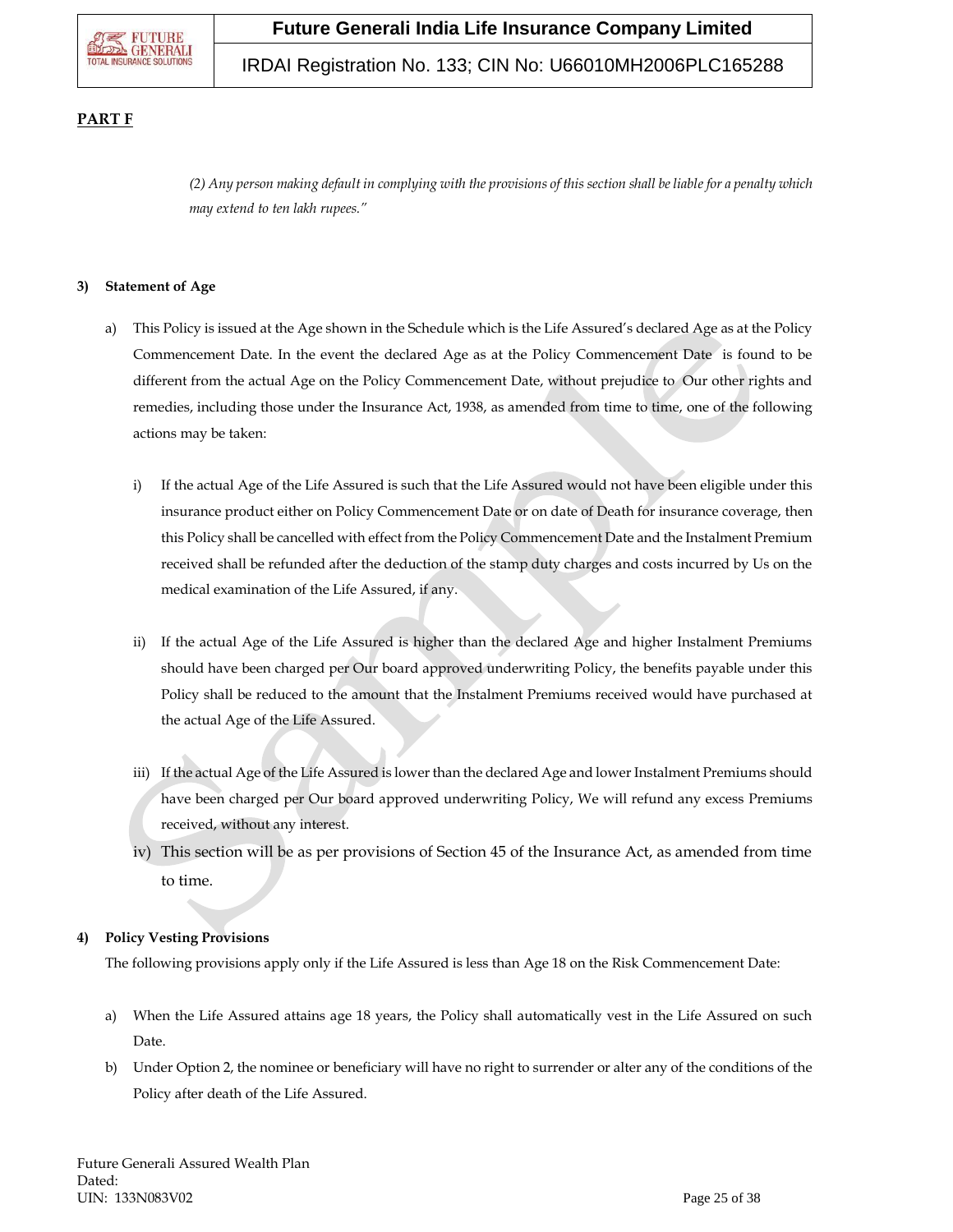

### **PART F**

- c) If You die when the Life Assured is less than Age 18:
	- i) No immediate benefit will be payable under this Policy, but this Policy may be continued for the remainder of the Policy Term with the appointment of the Life Assured's parents or legal guardian as the Policyholder under this Policy for all purposes.
	- ii) If this Policy has been converted to a Reduced Paid-Up Policy and a new Policyholder is not available or interested in continuing this Policy on Your death, this Policy may either remain a Reduced Paid-Up Policy for the remainder of the Policy Term or may be Surrendered in accordance with the provisions of Part D of this Policy by the Life Assured's parents or legal guardian provided that the necessary permission of the Indian courts/authorities has been obtained.
	- iii) If this Policy has not been converted to a Reduced Paid-Up Policy and a new Policyholder is not available or interested in continuing this Policy on Your death, this Policy will automatically Lapse and the provisions of Part D of this Policy shall apply.

### **5) Claims Procedures**

### **Payment of Death Benefits**

- a) The death of the Life Assured must be notified to Us in writing
- b) Proof of death and any appropriate documents as required by Us must be completed and furnished to Us, not later than 90 days from the date of death of the Life Assured, unless specified otherwise. However, a notification of claim received after 90 days may be accepted, if the claimant proves to Our satisfaction that there was delay for reason beyond the control of the claimant.
- c) The following documentation must necessarily be submitted to Us for Us to establish a death claim to Our satisfaction:
	- i) Original Policy Document;
	- ii) Original death certificate;
	- iii) Post mortem report / FIR, where applicable;
	- iv) Claim forms duly completed as required by Us;
	- v) Certificate from physician/hospital last attended showing cause of death wherever applicable;
	- vi) Legal evidence of title of the claimant where no valid nomination or assignment under this Policy exists or in cases where the title is in dispute;
	- vii) Proof of Age, if the Age has not been admitted under the Policy earlier.
- d) We may, however, call for additional documents, if found necessary, in support of the claim.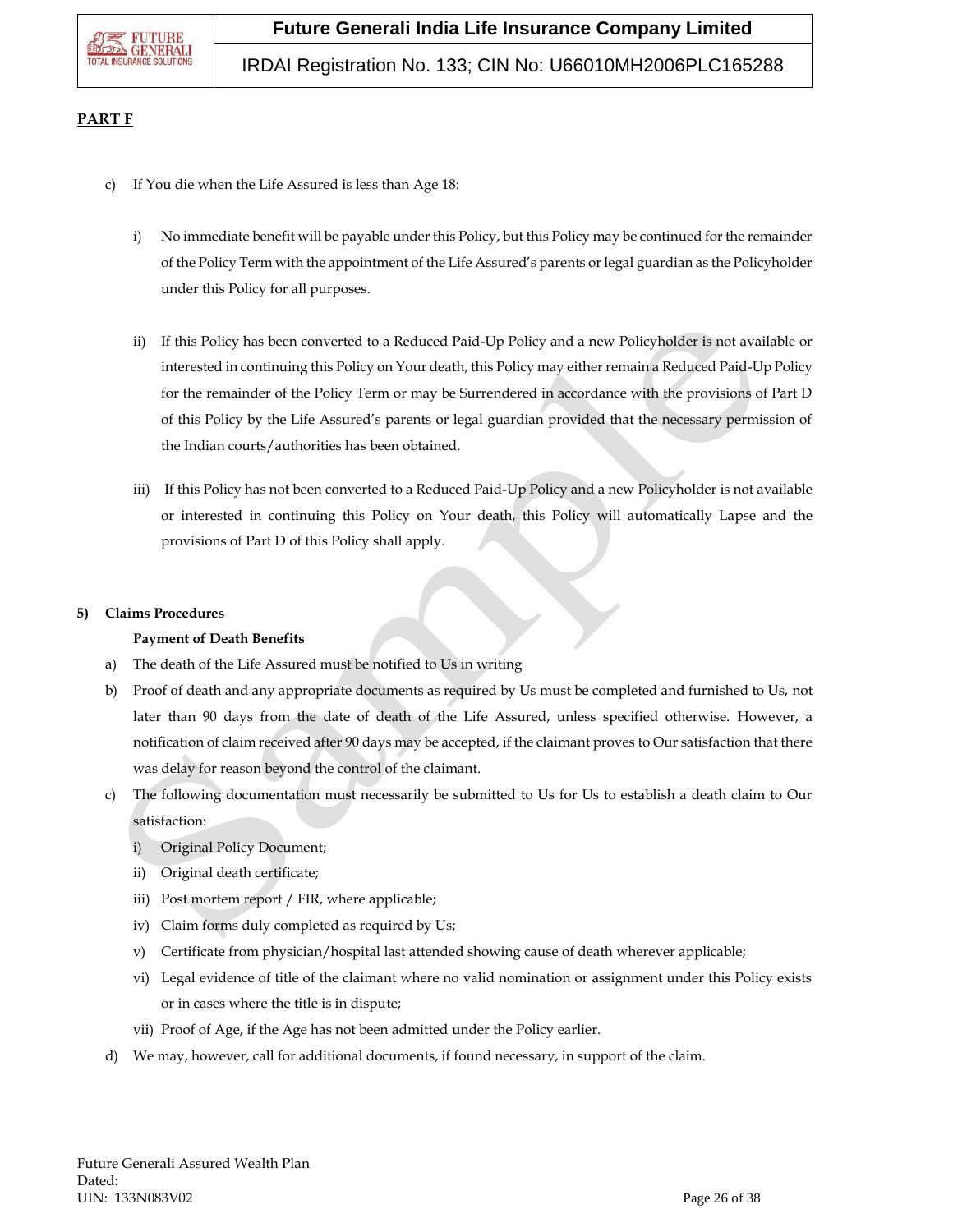

### IRDAI Registration No. 133; CIN No: U66010MH2006PLC165288

### **PART F**

#### **Payment of Maturity Benefits**

- a) The following documents need to be submitted to Us for payment of Maturity Benefits:
	- i) PAN Card or Form 60 and KYC documents if not submitted already
	- ii) Bank details with supporting documents
	- iii) Original Policy bond, unless it is waived in the case of electronic policies through insurance repositories or for other reasons as per internal Policy of the Company
	- iv) Such other documents as may be required under applicable laws notified from time to time.

#### **6) The Policyholder's Rights**

a) You are the Policyholder of this Policy. Unless provided otherwise in the terms of this Policy or through the provisions of applicable Indian law, only You can, during the lifetime of the Life Assured, exercise all rights, privileges and options provided under this Policy subject to any Nominee's vested interest or any assignee's rights, if any.

#### **7) Force Majeure**

a) This Policy may be wholly or partially suspended during the continuance of Force Majeure Event. We will resume Our obligations under the Policy after the Force Majeure Event ceases to exist. Subject to Our sole discretion and satisfaction, in exceptional circumstances such as on happening of a Force Majeure Event, We may decide to waive all or any of the requirements set out in Clause 5 of Part F.

### **8) Suicide Exclusion:**

In case of death due to suicide within 12 months from the date of commencement of risk under the policy or from the date of revival of the policy, as applicable, the nominee or beneficiary of the policyholder shall be entitled to 80% of the total premiums paid till the date of death or the surrender value available as on the date of death whichever is higher, provided the policy is in force.

### **9) Assignment and transfer of insurance policies**

Please note the terms of Section 38 of the Insurance Act, 1938, as amended from time to time, which states as follows: *(1) A transfer or assignment of a policy of insurance, wholly or in part, whether with or without consideration, may be made only by an endorsement upon the policy itself or by a separate instrument, signed in either case by the transferor or by the assignor or his duly authorised agent and attested by at least one witness, specifically setting forth the fact of transfer or assignment and the reasons thereof, the antecedents of the assignee and the terms on which the assignment is made.*

*(2) An insurer may, accept the transfer or assignment, or decline to act upon any endorsement made under sub-section (1) , where it has sufficient reason to believe that such transfer or assignment is not bonafide or is not in the interest of the policy-holder or in public interest or is for the purpose of trading of insurance policy.*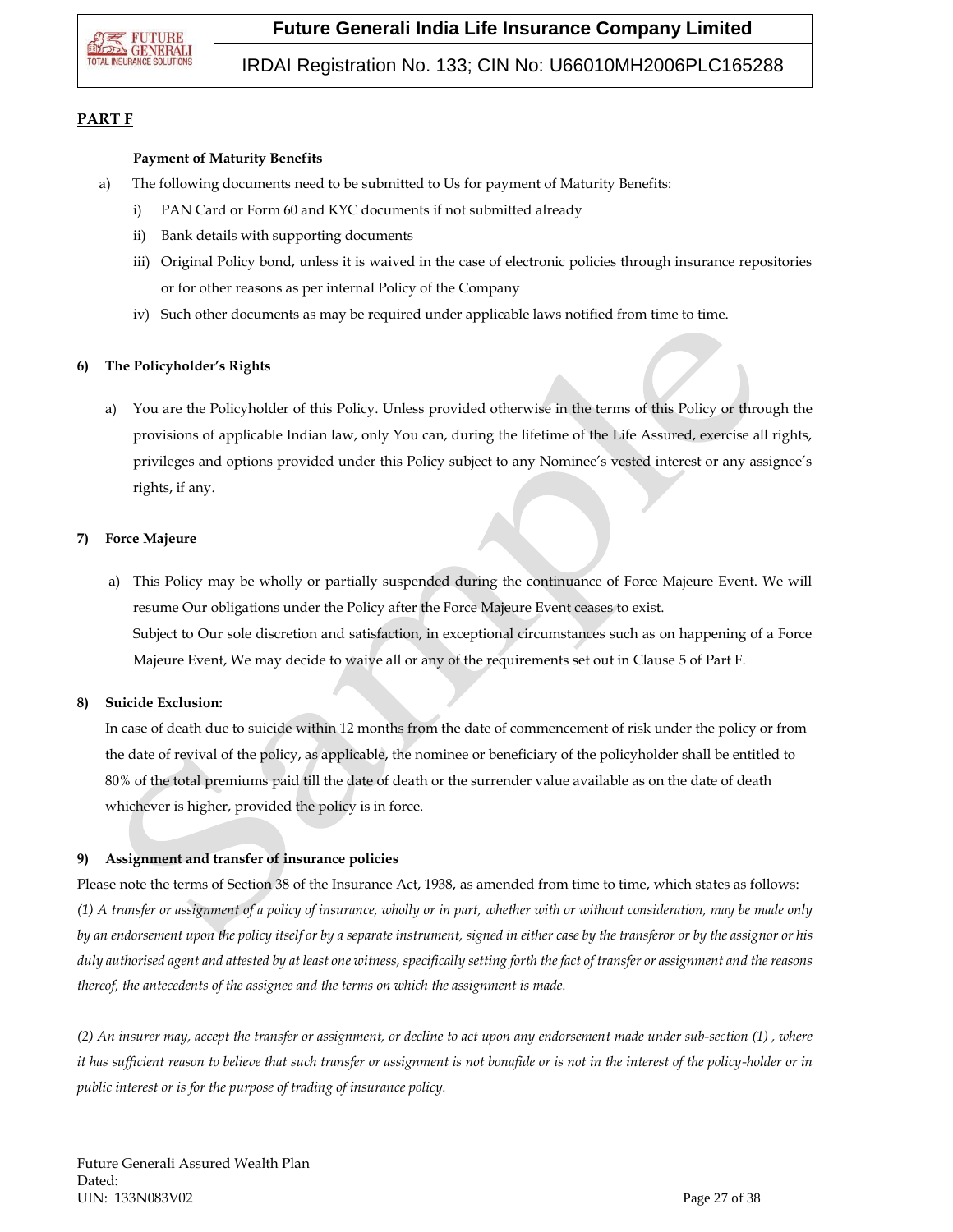

### IRDAI Registration No. 133; CIN No: U66010MH2006PLC165288

### **PART F**

*(3) The insurer shall, before refusing to act upon the endorsement, record in writing the reasons for such refusal and communicate the same to the policy-holder not later than thirty days from the date of the policy-holder giving notice of such transfer or assignment.*

*(4) Any person aggrieved by the decision of an insurer to decline to act upon such transfer or assignment may within a period of thirty days from the date of receipt of the communication from the insurer containing reasons for such refusal, prefer a claim to IRDAI.*

*(5) Subject to the provisions in sub-section (2) ,the transfer or assignment shall be complete and effectual upon the execution of such endorsement or instrument duly attested but except ,where the transfer or assignment is in favour of the insurer ,shall not be operative as against an insurer, and shall not confer upon the transferee or assignee, or his legal representative, any right to sue for the amount of such policy or the moneys secured thereby until a notice in writing of the transfer or assignment and either the said endorsement or instrument itself or a copy thereof certified to be correct by both transferor and transferee or their duly authorised agents have been delivered to the insurer:*

*Provided that where the insurer maintains one or more places of business in India, such notice shall be delivered only at the place in where the policy is being serviced.*

*(6) The date on which the notice referred to in sub-section (5) is delivered to the insurer shall regulate the priority of all claims under a transfer or assignment as between persons interested in the policy; and where there is more than one instrument of transfer or assignment, the priority of the claims under such instruments shall be governed by the order in which the notices referred to in sub-section (5) are delivered:*

*Provided that if any dispute as to the priority of payment arises as between assignees, the dispute shall be referred to the IRDAI.*

*(7) Upon the receipt of the notice referred to in sub-section (5), the insurer shall record the fact of such transfer or assignment together with the date thereof and the name of the transferee or the assignee and shall, on the request of the person by whom the notice was given, or of the transferee or assignee, on payment of such fee as may be specified by regulations , grant a written*  acknowledgment of the receipt of such notice; and any such acknowledgment shall be conclusive evidence against the insurer that *he has duly received the notice to which such acknowledgment relates.*

*(8) Subject to the terms and conditions of the transfer or assignment, the insurer shall, from the date of the receipt of the notice referred to in subsection (5), recognise the transferee or assignee named in the notice as the absolute transferee or assignee entitled to benefit under the policy, and such person shall subject to all liabilities and equities to which the transferor or assignor was subject at the date of the transfer or assignment and may institute any proceedings in relation to the policy, obtain a loan under the policy or surrender the policy without obtaining the consent of the transferor or assignor or making him a party to such proceedings.*

*Explanation.—Except where the endorsement referred to in sub-section (1) expressly indicates that the assignment or transfer is*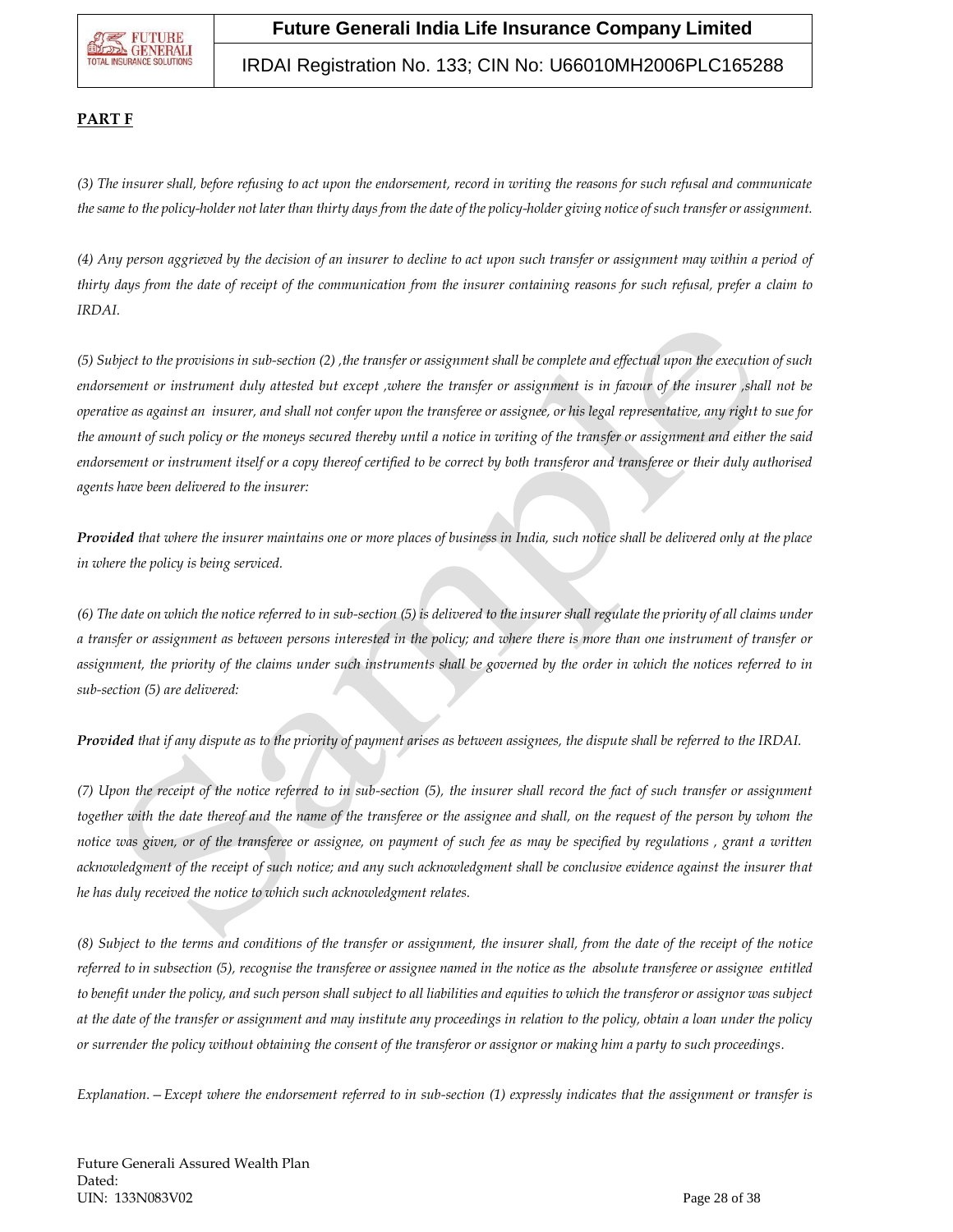

### IRDAI Registration No. 133; CIN No: U66010MH2006PLC165288

### **PART F**

*conditional in terms of subsection (10) hereunder, every assignment or transfer shall be deemed to be an absolute assignment or transfer and the assignee or transferee, as the case may be, shall be deemed to be the absolute assignee or transferee respectively.*

*(9) Any rights and remedies of an assignee or transferee of a policy of life insurance under an assignment or transfer effected prior*  to the commencement of the Insurance Laws (Amendment) Act, 2015 shall not be affected by the provisions of this section.

*(10) Notwithstanding any law or custom having the force of law to the contrary, an assignment in favour of a person made upon the condition that -*

- *(a) the proceeds under the policy shall become payable to the policyholder or the nominee or nominees in the event of either the assignee or transferee predeceasing the insured ;or*
- *(b) The insured surviving the term of the policy, shall be valid:*

*Provided that a conditional assignee shall not be entitled to obtain a loan on the policy or surrender a policy.*

*(11) In the case of the partial assignment or transfer of a policy of insurance under sub-section (1), the liability of the insurer shall be limited to the amount secured by partial assignment or transfer and such policy-holder shall not be entitled to further assign or transfer the residual amount payable under the same policy.*

### **10) Nomination by Policyholder**

Please note the terms of Section 39 of the Insurance Act, 1938, as amended from time to time, which states as follows:

*(1) The holder of a policy of life insurance on his own life, may, when effecting the policy or at any time before the policy matures for payment, nominate the person or persons to whom the money secured by the policy shall be paid in the event of his death:*

*Provided that, where any nominee is a minor, it shall be lawful for the policyholder to appoint any person in the manner laid down by the insurer, to receive the money secured by the policy in the event of his death during the minority of the nominee.*

*(2) Any such nomination in order to be effectual shall, unless it is incorporated in the text of the policy itself, be made by an endorsement on the policy communicated to the insurer and registered by him in the records relating to the policy and any such nomination may at any time before the policy matures for payment be cancelled or changed by an endorsement or a further endorsement or a will, as the case may be, but unless notice in writing of any such cancellation or change has been delivered to the insurer, the insurer shall not be liable for any payment under the policy made bona fide by him to a nominee mentioned in the text of the policy or registered in records of the insurer.*

*(3) The insurer shall furnish to the policyholder a written acknowledgment of having registered a nomination or a cancellation change thereof, and may charge a fee as may be specified by regulations for registering such cancellation or change.*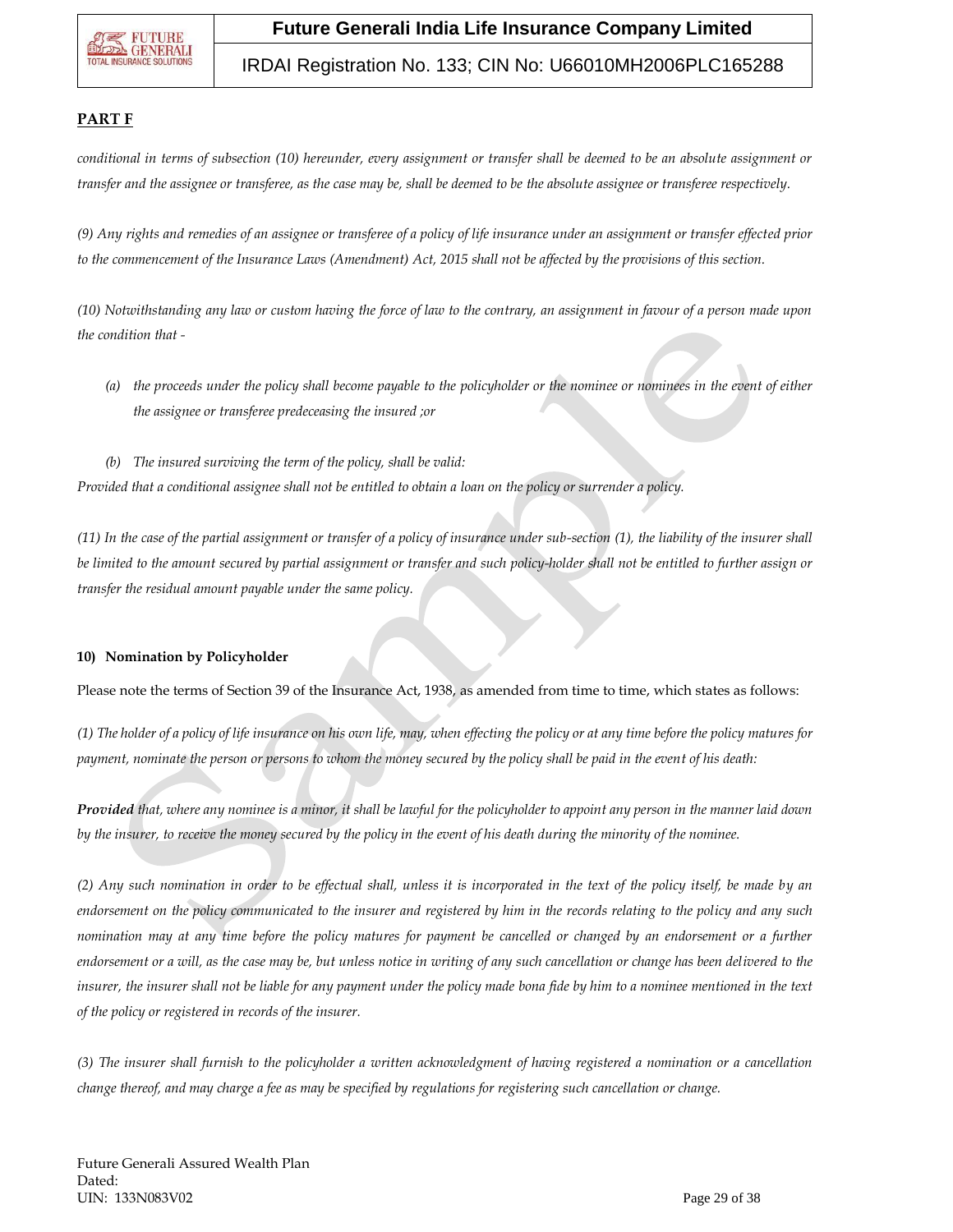## IRDAI Registration No. 133; CIN No: U66010MH2006PLC165288

### **PART F**

*(4) A transfer or assignment of a policy made in accordance with section 38 shall automatically cancel a nomination: Provided that the assignment of a policy to the insurer who bears the risks on the policy at the time of the assignment, in consideration of a loan granted by that insurer on the security of the policy within its surrender value, or its re-assignment on repayment of the loan shall not cancel a nomination, but shall affect the rights of the nominee only to the extent of the insurer's interest in the policy:*

*Provided further that the transfer or assignment of a policy, whether wholly or in part, in consideration of a loan advanced by the transferee or assignee to the policyholder, shall not cancel the nomination but shall affect the rights of the nominee only to the extent of the interest of the transferee or assignee, as the case may be, in the policy:*

*Provided also that the nomination, which has been automatically cancelled consequent upon the transfer or assignment. the same nomination shall stand automatically revived when the policy is reassigned by the assignee or retransferred by the transferee in favour of the policy-holder on repayment of loan other than on a security of policy to the insurer.*

*(5) Where the policy matures for payment during the lifetime of the person whose life is insured or where the nominee or, if there are more nominees than one, all the nominees die before the policy matures for payment, the amount secured by the policy shall be payable to the policy-holder or his heirs or legal representatives or the holder of a succession certificate, as the case may be.*

*(6) Where the nominee or if there are more nominees than one, a nominee or nominees survive the person whose life is insured, the amount secured by the policy shall be payable to such survivor or survivors.*

*(7) Subject to the other provisions of this section, where the holder of a policy of insurance on his own life nominates his parents , or his spouse ,or his children, or his spouse and children ,or any of them , the nominee or nominees shall be beneficially entitled to the amount payable by the insurer to him or them under sub-section (6) unless it is proved that the holder of the policy, having regard to the nature of his title to the policy, could not have conferred any such beneficial title on the nominee.*

*(8) Subject as aforesaid, where the nominee, or if there are more nominees than one , a nominee or nominees , to whom sub-section (7) applies, die after the person whose life is insured but before the amount secured by the policy is paid , the amount secured by the policy, or so much of the amount secured by the policy as represents the share of the nominee or nominees so dying (as the case may be), shall be payable to the heirs or legal representatives of the nominee or nominees or the holder of a succession certificate, as the case may be, and they shall be beneficially entitled to such amount.*

*(9) Nothing in sub-sections (7) and (8) shall operate to destroy or impede the right of any creditor to be paid out of the proceeds of any policy of life insurance.*

*(10) The provisions of sub-sections (7) and (8) shall apply to all policies of life insurance maturing for payment after the commencement of the Insurance Laws (Amendment) Act, 2015.*

Future Generali Assured Wealth Plan Dated: UIN: 133N083V02 Page 30 of 38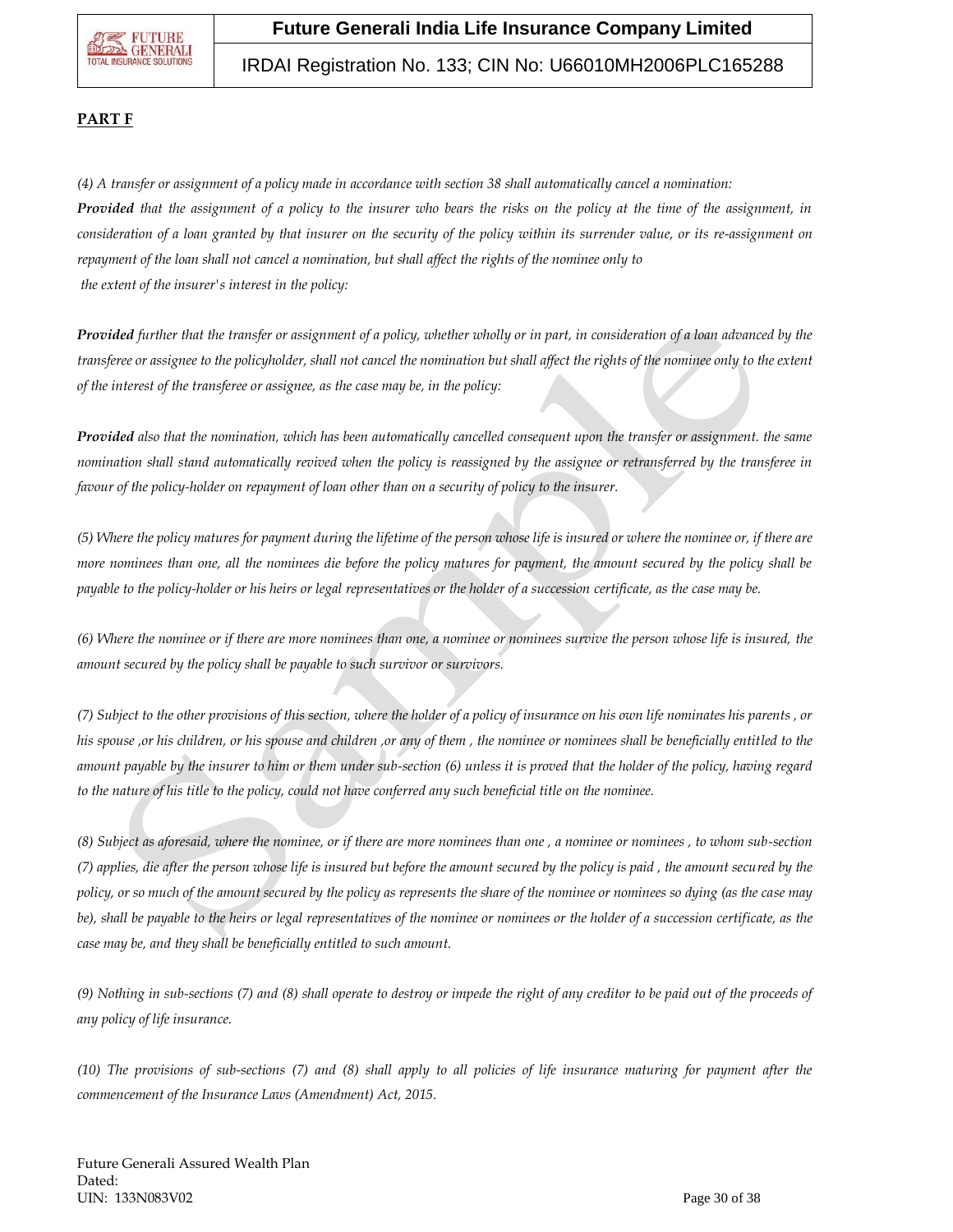### IRDAI Registration No. 133; CIN No: U66010MH2006PLC165288

### **PART F**

*(11) Where a policy-holder dies after the maturity of the policy but the proceeds and benefit of his policy has not been made to him because of his death, in such a case, his nominee shall be entitled to the proceeds and benefit of his policy.*

*(12) The provisions of this section shall not apply to any policy of life insurance to which section 6 of the Married Women's Property Act, 1874, applies or has at any time applied:*

*Provided that where a nomination made whether before or after the commencement of the Insurance Laws (Amendment) Act, 2015,*  in favour of the wife of the person who has insured his life or of his wife and children or any of them is expressed, whether or not on *the face of the policy, as being made under this section, the said section 6 shall be deemed not to apply or not to have applied to the policy.*

### **11) Loss of Policy Document**

If the Policy Document is lost or misplaced, You should submit to Us a written request stating the fact and the reason for the loss. If We are satisfied that the Policy Document is lost or misplaced, then, We will issue You a duplicate Policy Document by charging an amount as decided by Us from time to time. Upon the issue of the duplicate Policy Document, the original Policy Document will automatically cease to have any validity with immediate effect.

You agree to indemnify Us and hold Us free and harmless from any costs, expenses, claims, awards or judgments arising out of or in relation to the original Policy Document.

### **12) Restrictions on Travel, Residence & Occupation**

a) This Policy does not impose any restrictions on to travel, residence or occupation, unless specified otherwise in Part C of this Policy or under applicable Indian law.

### **13) Governing Law & Jurisdiction**

- a) This Policy shall be governed by and is subject to Indian law.
- b) Any and all disputes arising under or in relation to this Policy shall be subject to the jurisdiction of the Indian courts.
- c) The terms and conditions of this Policy, including the Premiums and benefits payable under this Policy are subject to variation in accordance with directions of the IRDAI and the relevant provisions of Indian law.

#### **14) Electronic Transactions**

a) All remote transactions effected through the Internet, world wide web, electronic data interchange, call centres, teleservice operations (whether voice, video, data or combination thereof) or by means of electronic, computer, automated machines network or through other means of telecommunication, established by Us or on Our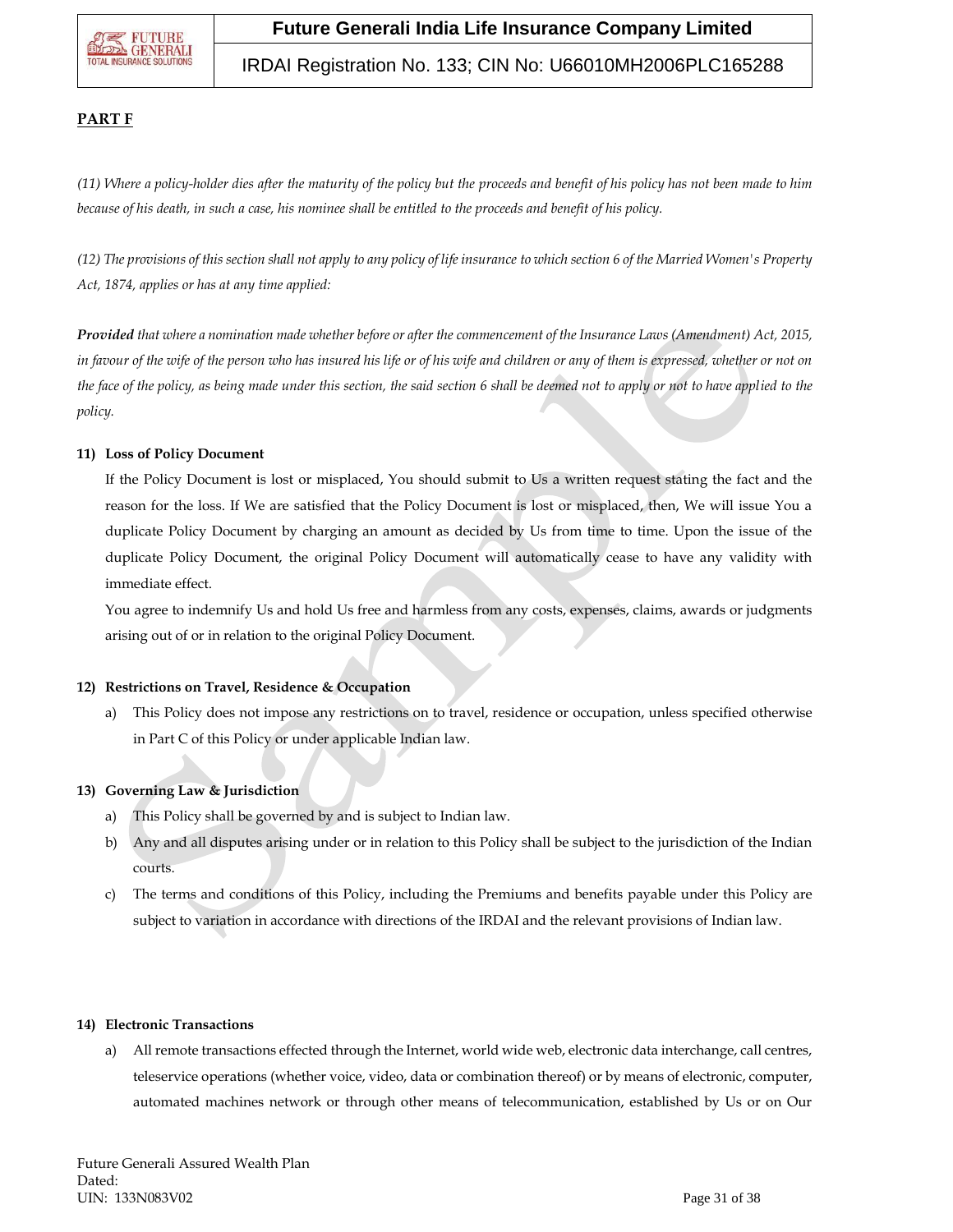

IRDAI Registration No. 133; CIN No: U66010MH2006PLC165288

### **PART F**

behalf, for and in respect of this Policy or its terms, shall constitute legally binding on either part if valid transactions as per extant laws applicable and are done in adherence to and in compliance with Our terms and conditions for such facilities, as may be prescribed from time to time.

### **15) Policy Currency**

**a)** All amounts payable either to or by Us under this Policy shall be payable in India and in Indian Rupees only.

### **16) Address for Correspondence**

a) Any notice, information, request or instruction to Us must be in writing and delivered to the address intimated by Us to You, which is currently intimated to You as follows:

> Head – Operations Future Generali India Life Insurance Co. Ltd, Unit 801 and 802, 8th floor, Tower C, Embassy 247 Park, L.B.S. Marg, Vikhroli (W), Mumbai – 400083 Email: care@futuregenrali.in

- b) We may change the address stated above and intimate You of such change in writing.
- c) Any notice, information or instruction from Us to You shall be mailed to Your address stated in the Schedule or to the changed address as intimated by You to Us in writing.
- d) Please communicate any change in Your address or any other communication details immediately, as it helps Us to reach to You faster. The correct address ensures that all our communications reach to you timely.

### **17) Applicable Taxes & Duties**

The tax benefits on this Policy shall be as per the prevailing tax laws in India and amendments thereto from time to time. In respect of any payment made or to be made under this Policy, We will deduct or charge or recover taxes, and other levies, as applicable at such rates as notified by the government or such other body authorised by the government from time to time. Tax laws are subject to change.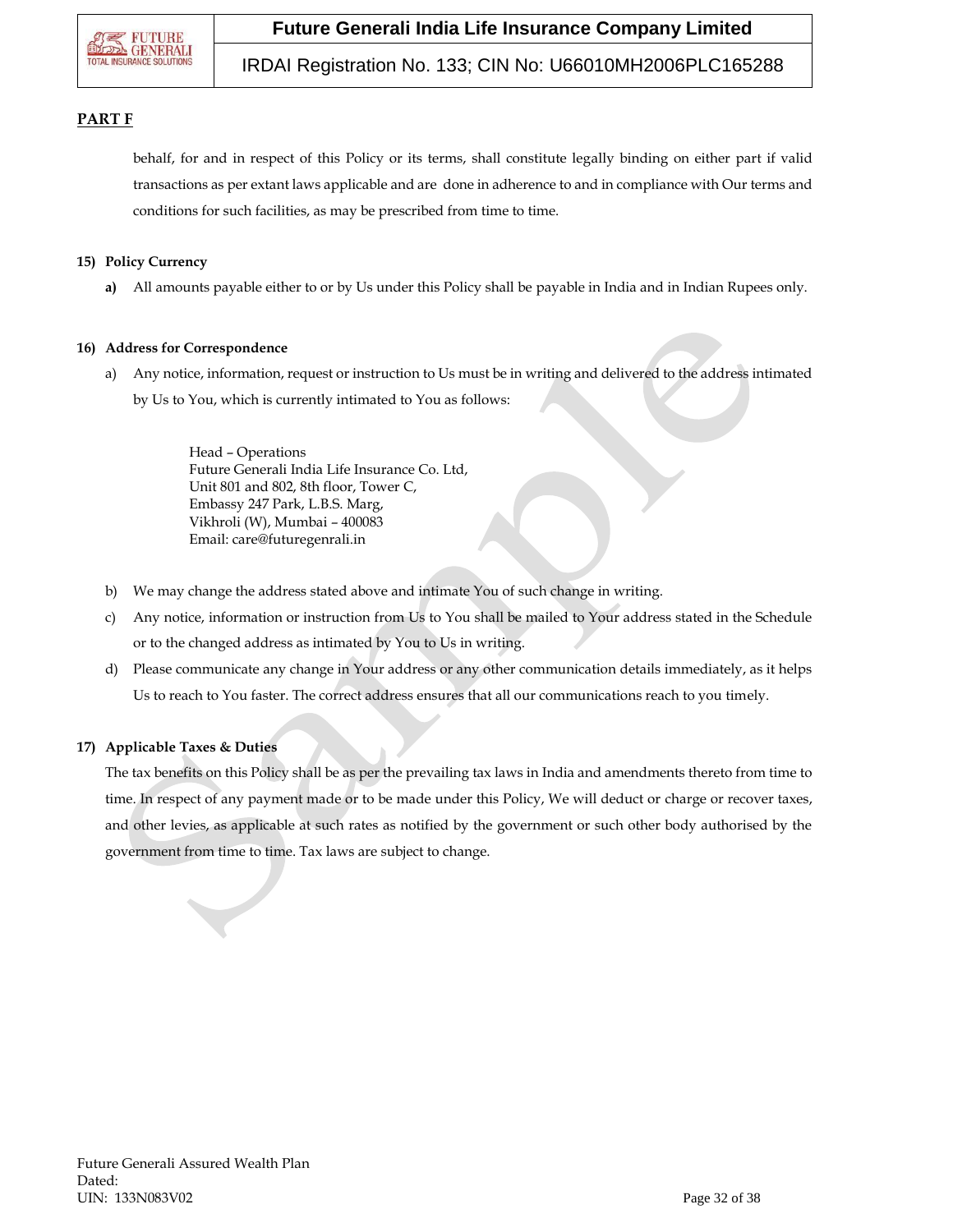

IRDAI Registration No. 133; CIN No: U66010MH2006PLC165288

### **PART G**

#### **Grievance Redressal Procedure & List of Insurance Ombudsmen**

- **1)** In case of any grievance, please approach the following in the order given below:
	- a) In the event of any complaint/grievance under this Policy, a reference may be made to Our office at the following address giving the nature and full particulars of the grievance:-

#### **Grievance Redressal Department Future Generali India Life Insurance Company Limited**

Future Generali India Life Insurance Co. Ltd, Unit 801 and 802, 8th floor, Tower C, Embassy 247 Park, L.B.S. Marg, Vikhroli (W), Mumbai – 400083 Email ID:care@futuregenerali.in Our website: [life.futuregenerali.in](http://www.futuregenerali.in/) Contact No : 022-41514500 Toll Free No: 1800 102 2355

You may also reach out to Your nearest branch. You can locate Your nearest branch on Our website at https://life.futuregenerali.in/customer-service/branch-locator/

b) In case the decision of the above office is not satisfactory, or there is no response from the office within 10 days, the following official for resolution of the grievance may be contacted:-

### **Grievance Redressal Officer Future Generali India Life Insurance Company Limited**

Future Generali India Life Insurance Co. Ltd, Unit 801 and 802, 8th floor, Tower C, Embassy 247 Park, L.B.S. Marg, Vikhroli (W), Mumbai – 400083 Contact No: 022 41514712 Toll Free No: 1800 102 2355 Email[: gro@futuregenerali.in](mailto:gro@futuregenerali.in)

In case you have not received any response within 30 days from the date filing of complaints with us, you can approach Insurance Ombudsman as per the details specified in Annexure I

c) In case Our decision/resolution of the grievance is not satisfactory, the IRDAI (Insurance Regulatory and Development Authority of India) through the Integrated Grievance Management System (IGMS) may be approached on the following contact details. The IGMS provides a gateway for Policyholders to register complaints with insurance companies first and if required the same can be escalated to the IRDAI Grievance Cell.

### **IRDAI Grievance Call Centre (IGCC)**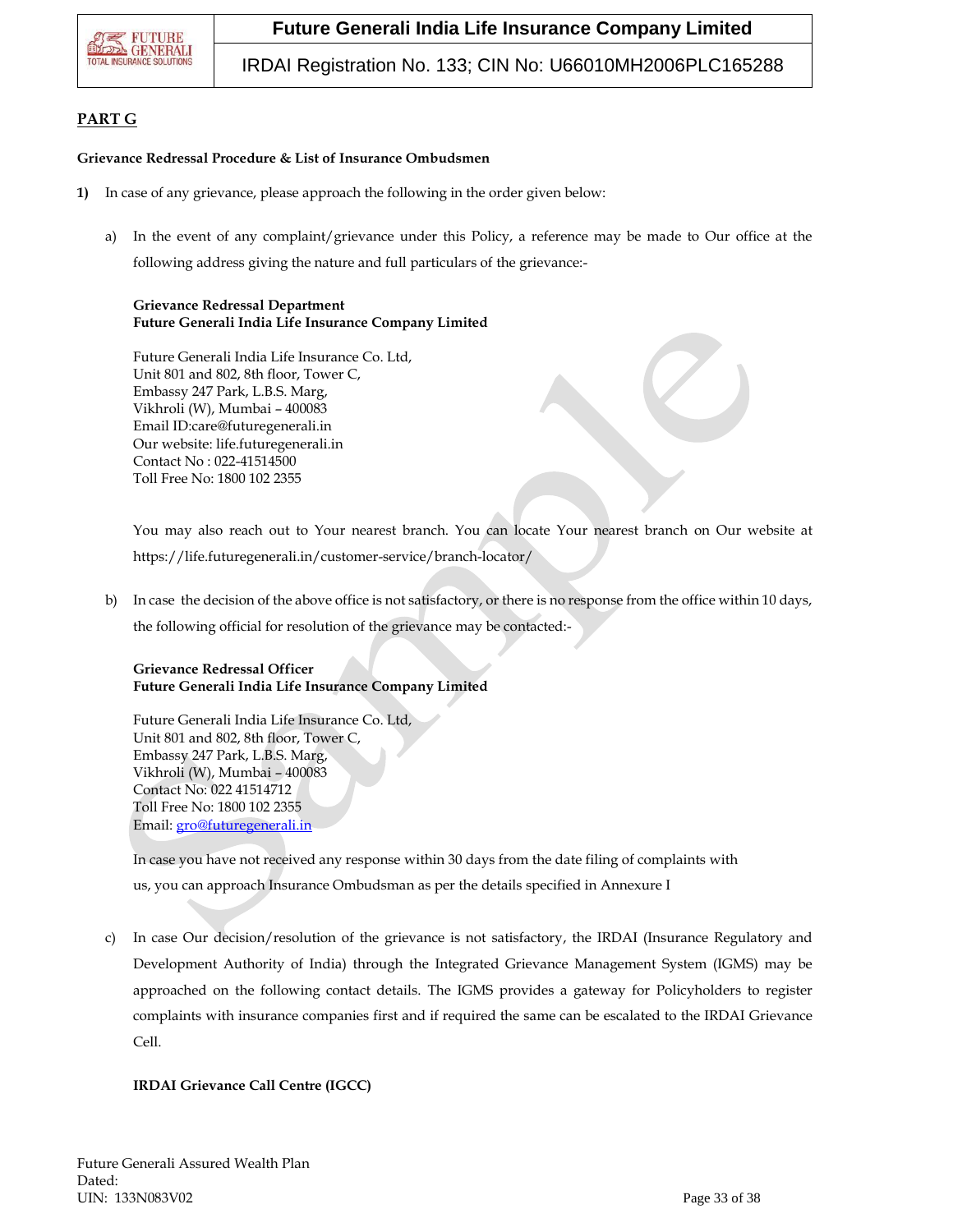

### IRDAI Registration No. 133; CIN No: U66010MH2006PLC165288

### **PART G**

CallCenter: TOLL FREE NUMBER (155255) for voice calls Email ID: complaints@irda.gov.in

A complaint may also be registered online at: http://www.igms.irda.gov.in/ Address for communication for complaints by paper/fax: Consumer affairs Department, Insurance Regulatory and Development Authority of India, Sy.No.115/1, Financial District, Nanakramguda, Gachibowli, Hyderabad – 500 0329

#### d) **Insurance Ombudsman**

- i) In case Our decision/resolution is not satisfactory, the Insurance Ombudsman Appointed under the provisions of Insurance Ombudsman Rules, 2017 may be approached if the grievance pertains to:
	- a) delay in settlement of claims, beyond the time specified in the regulations, framed under the Insurance Regulatory and Development Authority of India Act, 1999;
	- b) any partial or total repudiation of claims by the life insurer, General insurer or the health insurer ;
	- c) disputes over Premium paid or payable in terms of insurance policy;
	- d) misrepresentation of policy terms and conditions at any time in the policy document or policy contract;
	- e) legal construction of insurance policies in so far as the dispute relates to claim;
	- f) policy servicing related grievances against insurers and their agents and intermediaries;
	- g) issuance of life insurance policy, general insurance policy including health insurance policy which is not in conformity with the proposal form submitted by the proposer;
	- h) non-issuance of insurance policy after receipt of Premium in life insurance and general insurance including health insurance; and
	- i) any other matter resulting from the violation of provisions of the Insurance Act, 1938 as amended from time to time or the regulations ,circulars, guidelines or instructions issued by the IRDAI from time to time or the terms and conditions of the policy contract, in so far as they relate to issues mentioned at clauses (a) to (f)
- ii) Further, As per Rule 14(3) of the Insurance Ombudsman Rules 2017, the complaint to the Insurance Ombudsman can be made only if:
	- a) the complainant makes a written representation to the insurer named in the complaint and -
		- (i) either the insurer had rejected the complaint; or
		- (ii) the complainant had not received any reply within a period of one month after the insurer received his representation; or
		- (iii) the complainant is not satisfied with the reply given to him by the insurer;
	- b) The complaint is made within one year—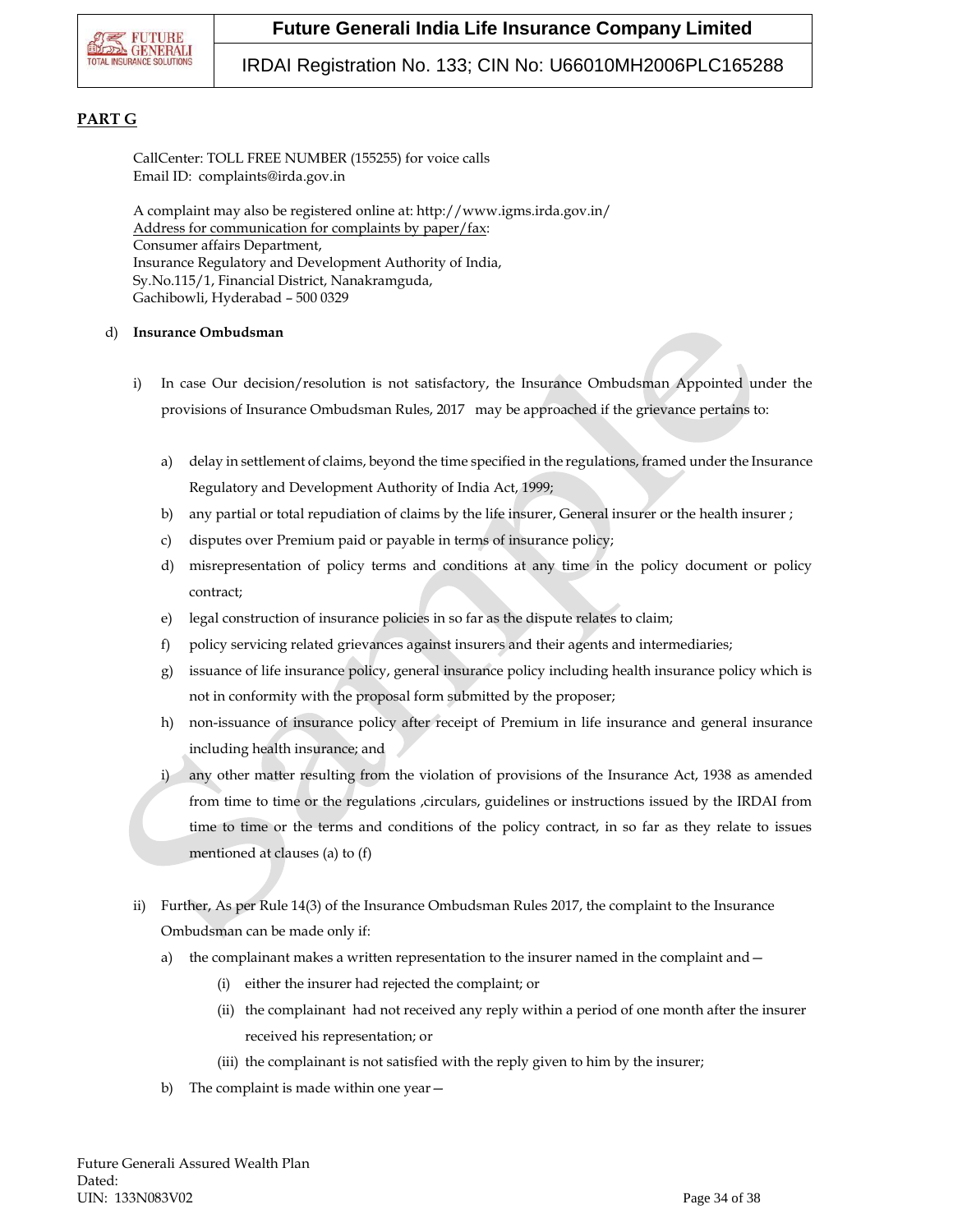IRDAI Registration No. 133; CIN No: U66010MH2006PLC165288

### **PART G**

- (i) after the order of the insurer rejecting the representation is received; or
- (ii) after receipt of decision of the insurer which is not to the satisfaction of the complainant;
- (iii) after expiry of a period of one month from the date of sending the written representation to the insurer if the insurer fails to furnish reply to the complainant

The Insurance Ombudsman is an organization that addresses grievances that are not settled to Your satisfaction. The list of Insurance Ombudsmen offices is provided as Annexure I to this Policy. Further, the list of Insurance Ombudsmen offices is also available at the website below:

[http://www.ecoi.co.in](http://www.ecoi.co.in/)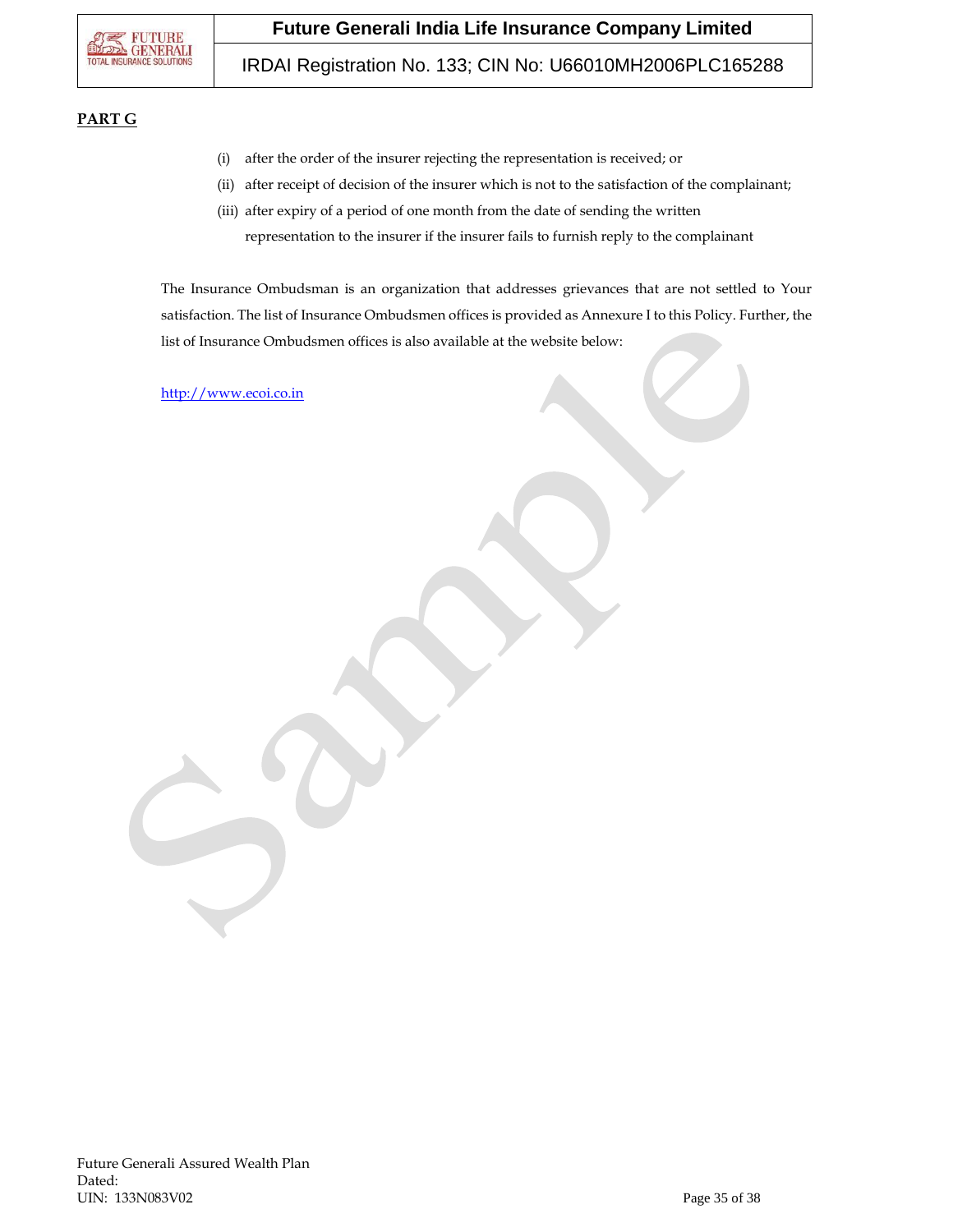

## IRDAI Registration No. 133; CIN No: U66010MH2006PLC165288

### **PART G**

### **ANNEXURE I**

#### LIST OF INSURANCE OMBUDSMEN

| <b>CONTACT DETAILS</b>                                                                                                                                                                                                                                                    | <b>JURISDICTION</b>                                                                      |  |  |  |
|---------------------------------------------------------------------------------------------------------------------------------------------------------------------------------------------------------------------------------------------------------------------------|------------------------------------------------------------------------------------------|--|--|--|
|                                                                                                                                                                                                                                                                           | (Union Territory, District)                                                              |  |  |  |
| <b>AHMEDABAD</b><br>Office of the Insurance Ombudsman,<br>2nd floor, Ambica House,<br>Near C.U. Shah College,<br>5, Navyug Colony, Ashram Road,<br>Ahmedabad - 380 014.<br>Tel.: 079 - 27546150 / 27546139<br>Fax: 079 - 27546142                                         | Gujarat,<br>Dadra & Nagar Haveli,<br>Daman and Diu.                                      |  |  |  |
| Email: bimalokpal.ahmedabad@ecoi.co.in                                                                                                                                                                                                                                    |                                                                                          |  |  |  |
| <b>BENGALURU</b><br>Office of the Insurance Ombudsman,<br>Jeevan Soudha Building, PID No. 57-27-N-19<br>Ground Floor, 19/19, 24th Main Road,<br>JP Nagar, Ist Phase,<br>Bengaluru - 560 078.<br>Tel.: 080 - 26652048 / 26652049<br>Email: bimalokpal.bengaluru@ecoi.co.in | Karnataka.                                                                               |  |  |  |
| <b>BHOPAL</b>                                                                                                                                                                                                                                                             |                                                                                          |  |  |  |
| Office of the Insurance Ombudsman,<br>Janak Vihar Complex, 2nd Floor,<br>6, Malviya Nagar, Opp. Airtel Office,<br>Near New Market,<br>Bhopal - 462 003.<br>Tel.: 0755 - 2769201 / 2769202<br>Fax: 0755 - 2769203                                                          | Madhya Pradesh<br>Chattisgarh.                                                           |  |  |  |
| Email: bimalokpal.bhopal@ecoi.co.in                                                                                                                                                                                                                                       |                                                                                          |  |  |  |
| <b>BHUBANESHWAR</b><br>Office of the Insurance Ombudsman,<br>62, Forest park,<br>Bhubneshwar - 751 009.<br>Tel.: 0674 - 2596461 / 2596455<br>Fax: 0674 - 2596429<br>Email: bimalokpal.bhubaneswar@ecoi.co.in                                                              | Orissa.                                                                                  |  |  |  |
| <b>CHANDIGARH</b><br>Office of the Insurance Ombudsman,<br>S.C.O. No. 101, 102 & 103, 2nd Floor,<br>Batra Building, Sector 17 - D,<br>Chandigarh - 160 017.<br>Tel.: 0172 - 2706196 / 2706468<br>Fax: 0172 - 2708274<br>Email: bimalokpal.chandigarh@ecoi.co.in           | Punjab, Haryana, Himachal Pradesh, Jammu & Kashmir and Union<br>territory of Chandigarh. |  |  |  |
| <b>CHENNAI</b><br>Office of the Insurance Ombudsman,<br>Fatima Akhtar Court, 4th Floor, 453,<br>Anna Salai, Teynampet,<br>CHENNAI - 600 018.<br>Tel.: 044 - 24333668 / 24335284<br>Fax: 044 - 24333664<br>Email: bimalokpal.chennai@ecoi.co.in                            | Tamil Nadu,<br>Pondicherry Town and<br>Karaikal (which are part of Pondicherry).         |  |  |  |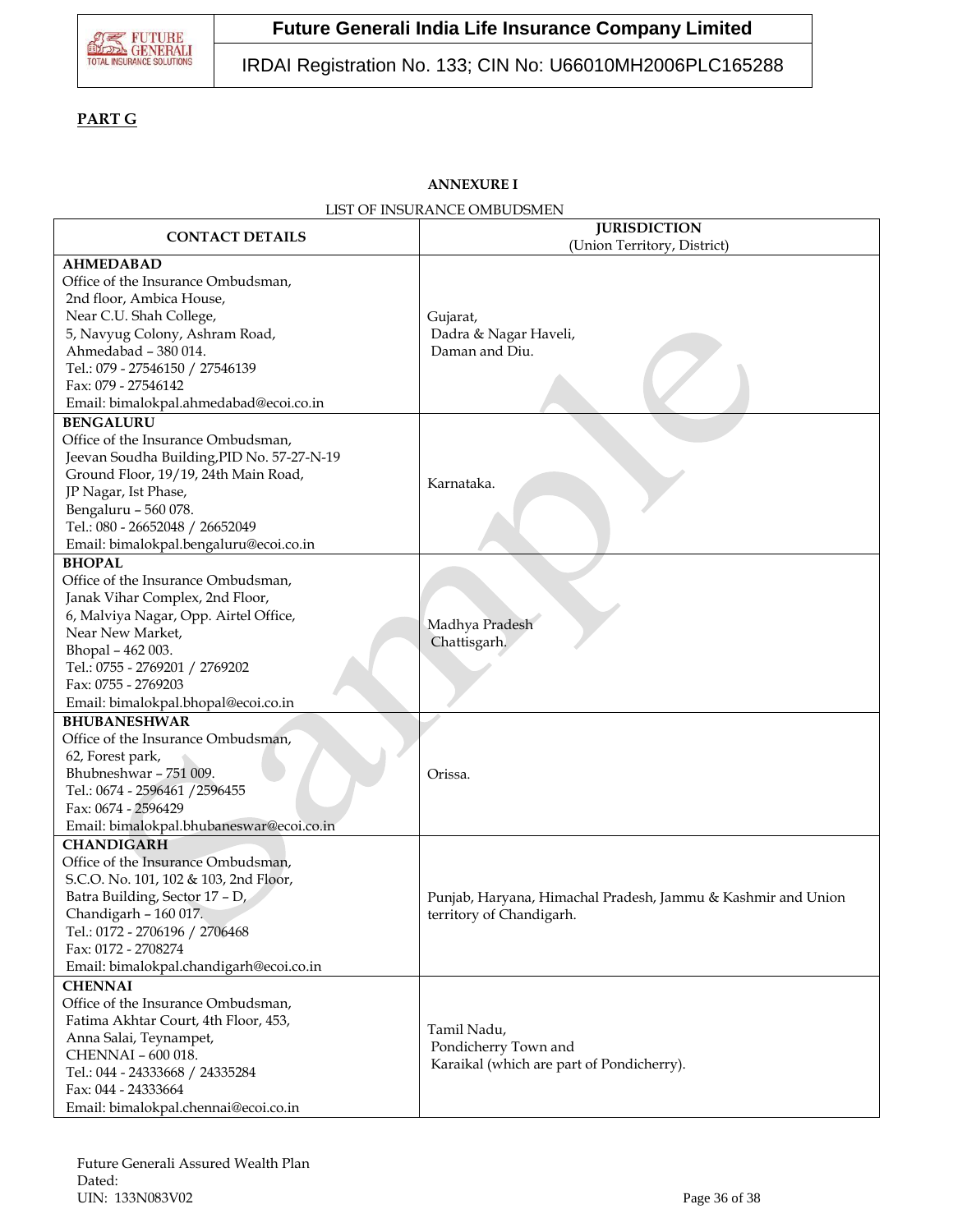

## IRDAI Registration No. 133; CIN No: U66010MH2006PLC165288

### **PART G**

| <b>DELHI</b><br>Office of the Insurance Ombudsman,<br>2/2 A, Universal Insurance Building, Asaf Ali Road,<br>New Delhi - 110 002.<br>Tel.: 011 - 23239633 / 23237532<br>Fax: 011 - 23230858<br>Email: bimalokpal.delhi@ecoi.co.in                                                           | Delhi.                                                                                                       |
|---------------------------------------------------------------------------------------------------------------------------------------------------------------------------------------------------------------------------------------------------------------------------------------------|--------------------------------------------------------------------------------------------------------------|
| <b>GUWAHATI</b><br>Office of the Insurance Ombudsman,<br>Jeevan Nivesh, 5th Floor,<br>Nr. Panbazar over bridge, S.S. Road,<br>Guwahati - 781001(ASSAM).<br>Tel.: 0361 - 2132204 / 2132205<br>Fax: 0361 - 2732937<br>Email: bimalokpal.guwahati@ecoi.co.in                                   | Assam,<br>Meghalaya,<br>Manipur,<br>Mizoram,<br>Arunachal Pradesh,<br>Nagaland and Tripura.                  |
| <b>HYDERABAD</b><br>Office of the Insurance Ombudsman,<br>6-2-46, 1st floor, "Moin Court",<br>Lane Opp. Saleem Function Palace,<br>A. C. Guards, Lakdi-Ka-Pool,<br>Hyderabad - 500 004.<br>Tel.: 040 - 65504123 / 23312122<br>Fax: 040 - 23376599<br>Email: bimalokpal.hyderabad@ecoi.co.in | Andhra Pradesh,<br>Telangana,<br>Yanam and<br>part of Territory of Pondicherry.                              |
| <b>JAIPUR</b><br>Office of the Insurance Ombudsman,<br>Jeevan Nidhi - II Bldg., Gr. Floor,<br>Bhawani Singh Marg,<br>Jaipur - 302 005.<br>Tel.: 0141 - 2740363<br>Email: Bimalokpal.jaipur@ecoi.co.in                                                                                       | Rajasthan.                                                                                                   |
| <b>ERNAKULAM</b><br>Office of the Insurance Ombudsman,<br>2nd Floor, Pulinat Bldg.,<br>Opp. Cochin Shipyard, M. G. Road,<br>Ernakulam - 682 015.<br>Tel.: 0484 - 2358759 / 2359338<br>Fax: 0484 - 2359336<br>Email: bimalokpal.ernakulam@ecoi.co.in                                         | State of Kerala and Union Territory of (a) Lakshadweep (b) Mahe-a<br>part of Union Territory of Pondicherry. |
| <b>KOLKATA</b><br>Office of the Insurance Ombudsman,<br>Hindustan Bldg. Annexe, 4th Floor, 4, C.R. Avenue,<br>KOLKATA - 700 072.<br>Tel.: 033 - 22124339 / 22124340<br>Fax: 033 - 22124341<br>Email: bimalokpal.kolkata@ecoi.co.in                                                          | West Bengal,<br>Sikkim,<br>Andaman & Nicobar Islands.                                                        |